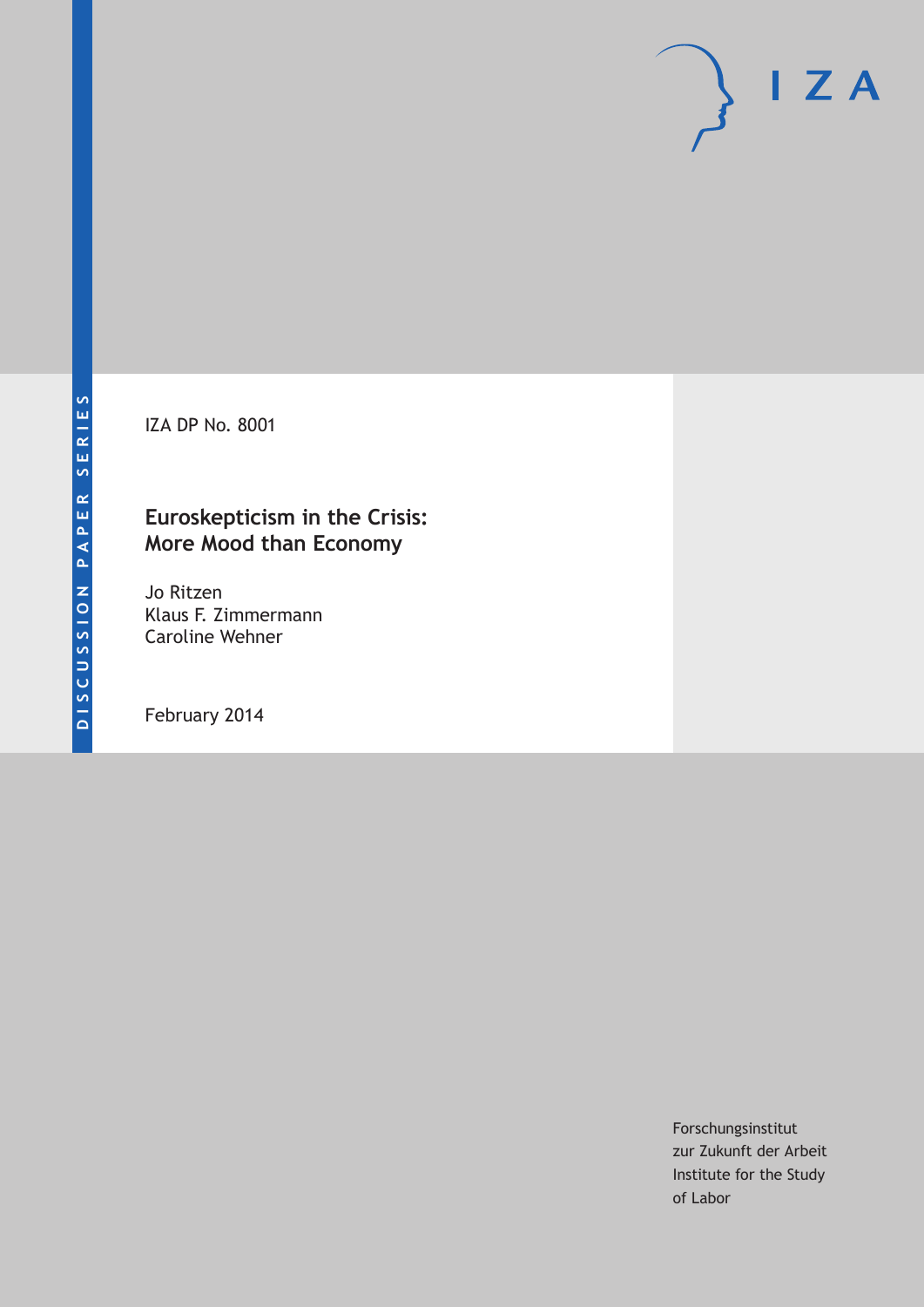# **Euroskepticism in the Crisis: More Mood than Economy**

### **Jo Ritzen**

*IZA and Maastricht University*

### **Klaus F. Zimmermann**

*IZA and University of Bonn*

### **Caroline Wehner**

*IZA and Maastricht University*

Discussion Paper No. 8001 February 2014

IZA

P.O. Box 7240 53072 Bonn Germany

Phone: +49-228-3894-0 Fax: +49-228-3894-180 E-mail: [iza@iza.org](mailto:iza@iza.org)

Any opinions expressed here are those of the author(s) and not those of IZA. Research published in this series may include views on policy, but the institute itself takes no institutional policy positions. The IZA research network is committed to the IZA Guiding Principles of Research Integrity.

The Institute for the Study of Labor (IZA) in Bonn is a local and virtual international research center and a place of communication between science, politics and business. IZA is an independent nonprofit organization supported by Deutsche Post Foundation. The center is associated with the University of Bonn and offers a stimulating research environment through its international network, workshops and conferences, data service, project support, research visits and doctoral program. IZA engages in (i) original and internationally competitive research in all fields of labor economics, (ii) development of policy concepts, and (iii) dissemination of research results and concepts to the interested public.

<span id="page-1-0"></span>IZA Discussion Papers often represent preliminary work and are circulated to encourage discussion. Citation of such a paper should account for its provisional character. A revised version may be available directly from the author.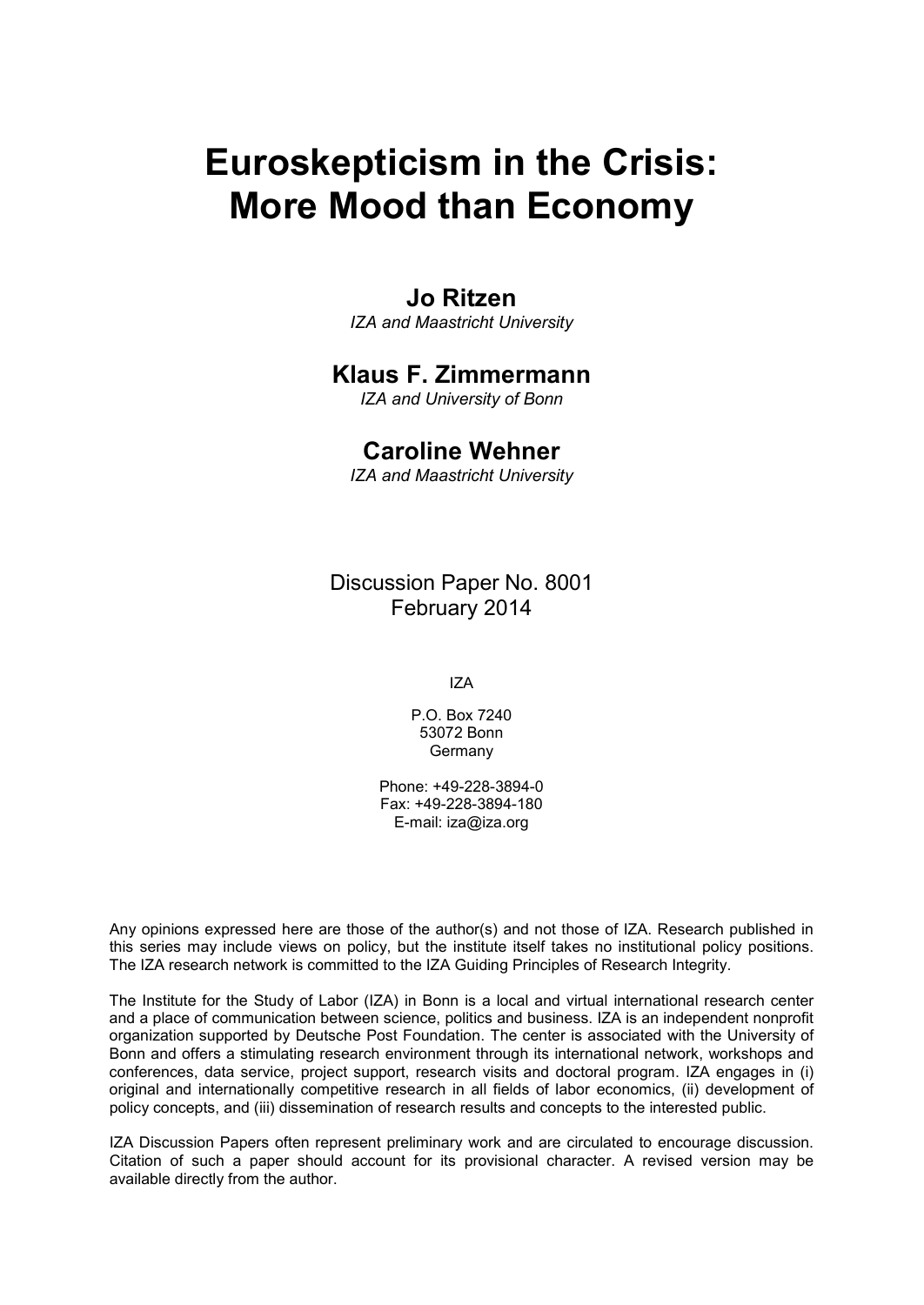IZA Discussion Paper No. 8001 February 2014

# **ABSTRACT**

# **Euroskepticism in the Crisis: More Mood than Economy[\\*](#page-1-0)**

Before the Great Recession, rising income inequality within the European Union member states has been considered to be one driver for an increasing Euroskepticism. Using rich data on attitudes towards European integration from the Eurobarometer (EB) surveys, we revisit the issue by analyzing the relation between macroeconomic indicators, socioeconomic background variables, individual attitudes and the level of Euroskepticism within the 27 EU member states for the period 2006 to 2011. Our analysis shows that Euroskepticism has increased by on third during the financial crisis, while income inequality on average stayed stable. We find that the increase in Euroskepticism is mostly due to "mood:" the fear of losing cultural identity and financial expectations and by large unrelated to economic background variables like income inequality. We find evidence that negative financial expectations are positively related to Euroskepticism in Western European countries and negatively related to Euroskepticism in Eastern European countries. That suggests that financially pessimistic people in Western Europe might interpret European integration as a threat to their financial situation, while Eastern European people might view it as a chance to improve their economic situation.

JEL Classification: D31, J31, O43, O52, P48, Z18

Keywords: Euroskepticism, income inequality, expectations, economic growth, unemployment

Corresponding author:

Klaus F. Zimmermann IZA P.O. Box 7240 53072 Bonn **Germany** E-mail: [Zimmermann@iza.org](mailto:Zimmermann@iza.org)

We wish to thank Frank Vella and Rainer Winkelmann for helpful discussions on an earlier draft and Vicki Finn Paniagua for editorial suggestions.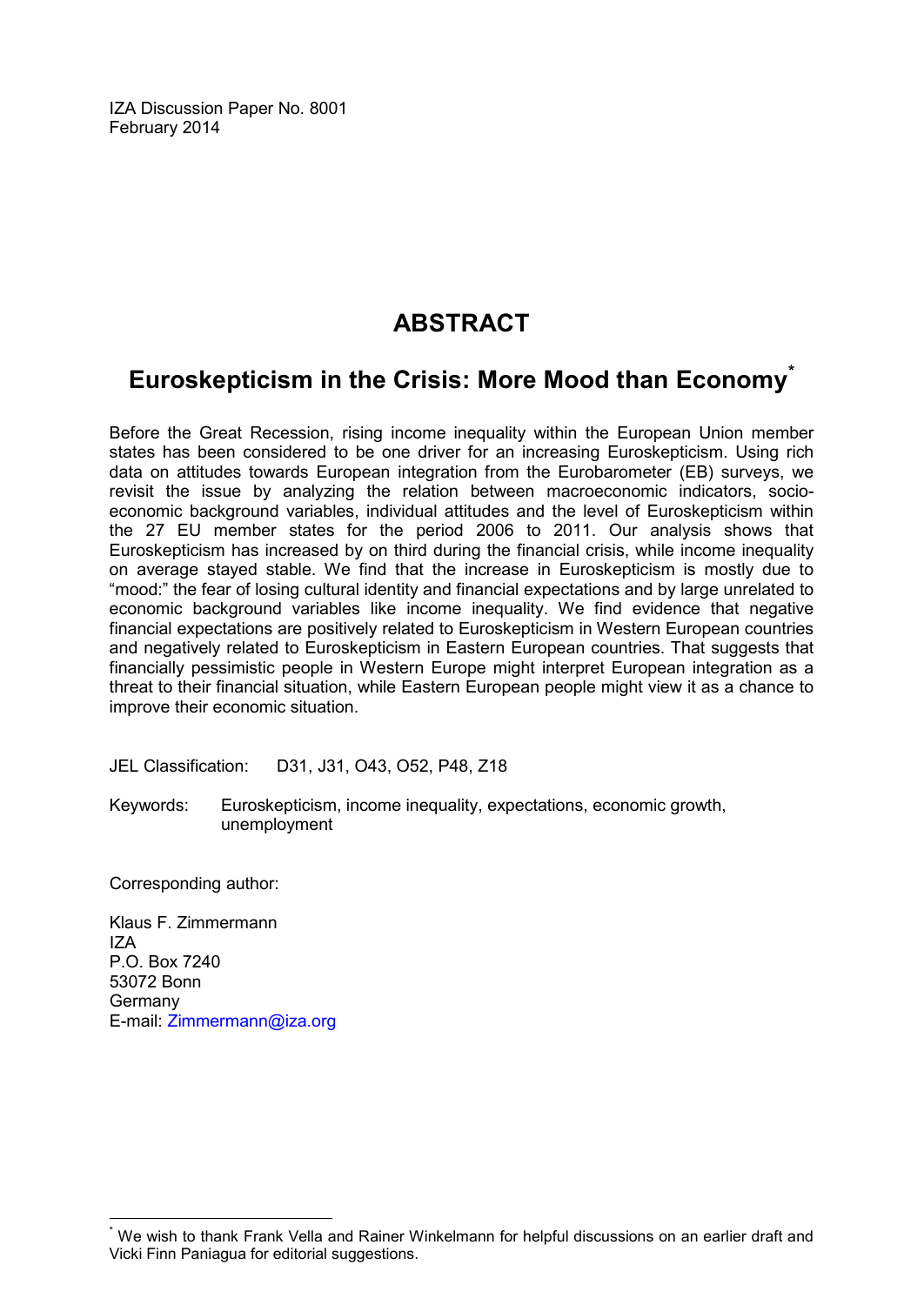#### **1. Introduction**

Euroskepticism is the European catch-word for skepticism about the European Union, not necessarily about the European currency. Our attempt at understanding it is driven both by curiosity and its policy relevance. The policy relevance comes from the potential impact of Euroskepticism on the member states' willingness to agree on further cooperative steps or enlargement. Euroskepticism translates into the growth of anti-European parties and in a shift of traditionally pro-European parties towards a less pro-European cooperative view gnawing at the foundations for strengthened cooperation.

We approach the Euroskepticism formation from the usual political-economy model, like that of Kuhn et al. (2012) in which individual attitudes are driven by socio-economic background variables: gender, age, education, profession and the degree of urbanization of the environment, as well as macro variables pertaining to the country, namely GDP per capita, unemployment, inflation, income distribution and transfers from or to the EU. Euroskepticism is measured based on the answer to the question, "Generally speaking, do you think that (your country)'s membership of the European Union is ...?" (GESIS, 2014). We distinguish between Western Europe and the former communist Eastern EU member states.

 There is increasing awareness that economic behavior in the present crisis period cannot be fully explained with traditional models. Summers (2013) uses the variable "financial panic." Here we use a variable "financial expectations" as the individual evaluation of the socio-economic environment, say the "mood" which the economic environment creates. We test whether this serves as a transmission mechanism for socio-economic variables towards Euroskepticism by using rich data on attitudes towards European integration and on financial expectation from Eurobarometer (EB) surveys supplemented with macro data for each of the 27 EU member states.

The paper is structured as follows: In section 2, we discuss the related literature. In Section 3 we present and discuss the model. The data are introduced in section 4. The model is empirically investigated in section 5. Section 6 concludes and discusses potential implications for EU integration policies.

#### **2. Literature**

Kuhn et al. (2013) explore the direct impact of (changes in) the economic variables income inequality, unemployment, inflation, GDP per capita and EU transfers on Euroskepticism for the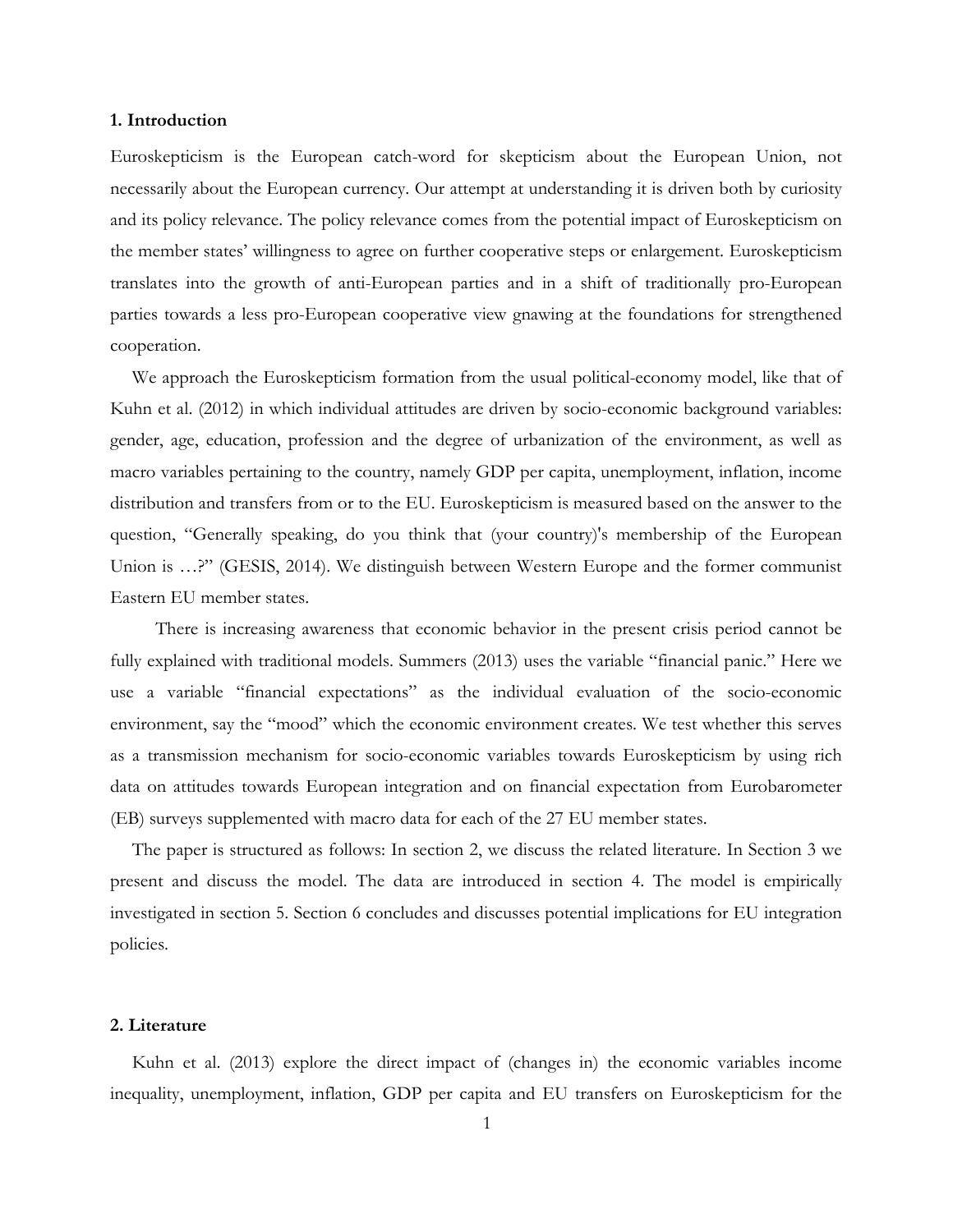period 1976 to 2008 for the EU-12 countries. The authors find that all of these factors are related to Euroskepticism according to what one would expect: more income inequality, more unemployment, more inflation, less transfers from the EU and less GDP per capita is associated with less Euroskepticism.

Van de Werfhorst et al. (2012, p.60) define Euroskepticism as "a skeptical or negative attitude towards European integration" and distinguish between political, cultural and economic explanation approaches for Euroskepticism. The political approach explains attitudes towards European integration through the trust level of national and European institutions. The cultural approach explains Euroskepticism by the fear of losing the national or ethnic cultural identity (e.g. Hooghe and Marks, 2005, 2007; Lubbers and Jaspers, 2011; Lubbers and Scheepers, 2010; McLaren, 2007; Medrano, 2010). See for a theory of national identity and its separation from the concept of ethnic identity also Constant and Zimmermann (2013) and for a recent application Masella (2013). While ethnic identity deals with the cultural identification of ethnic groups, national identity refers to the nation state. Individuals typically have both national and ethnic identities, and they can but do not have to be identical or close. In the sequel we use the term cultural identity for both national or ethnic cultural identity when the understanding is broad.

The economic explanation approach for Euroskepticism is based on the theory of utilitarianism. Beckfield (2006) argues that EU member states' economic integration may improve employment opportunities due to cross-border labor mobility, but may also increase labor competition, weaken labor unions' bargaining power or may drive welfare state retrenchment in order to adapt to marketoriented liberal policies. European integration has therefore distinct costs and benefits for individuals, which as Beckfield (2006) tries to show, results in increasing (within country) income inequality in Western Europe. Perceived income inequality and a person's individual position as either a winner or loser in turn then would explain the individual attitude towards European integration.

The Euroskepticism utilitarian model has been introduced and tested by Gabel and Palmer (1995) and Gabel (1998a, 1998b). Gabel and Palmer (1995) use EB surveys for the period 1973 to 1989 to show that the hypothesis that individual support for European integration is positively associated with individual benefits from liberalized EU markets for goods, labor and money cannot be rejected. Mau (2005) and Herzog and Tucker (2010) use a similar approach. Mau (2005) analyses the EU-15 countries by using cross-sectional EB data from 2002 to identify the European Integration process winners and losers through the question, "Do you think that (our country) being a member of the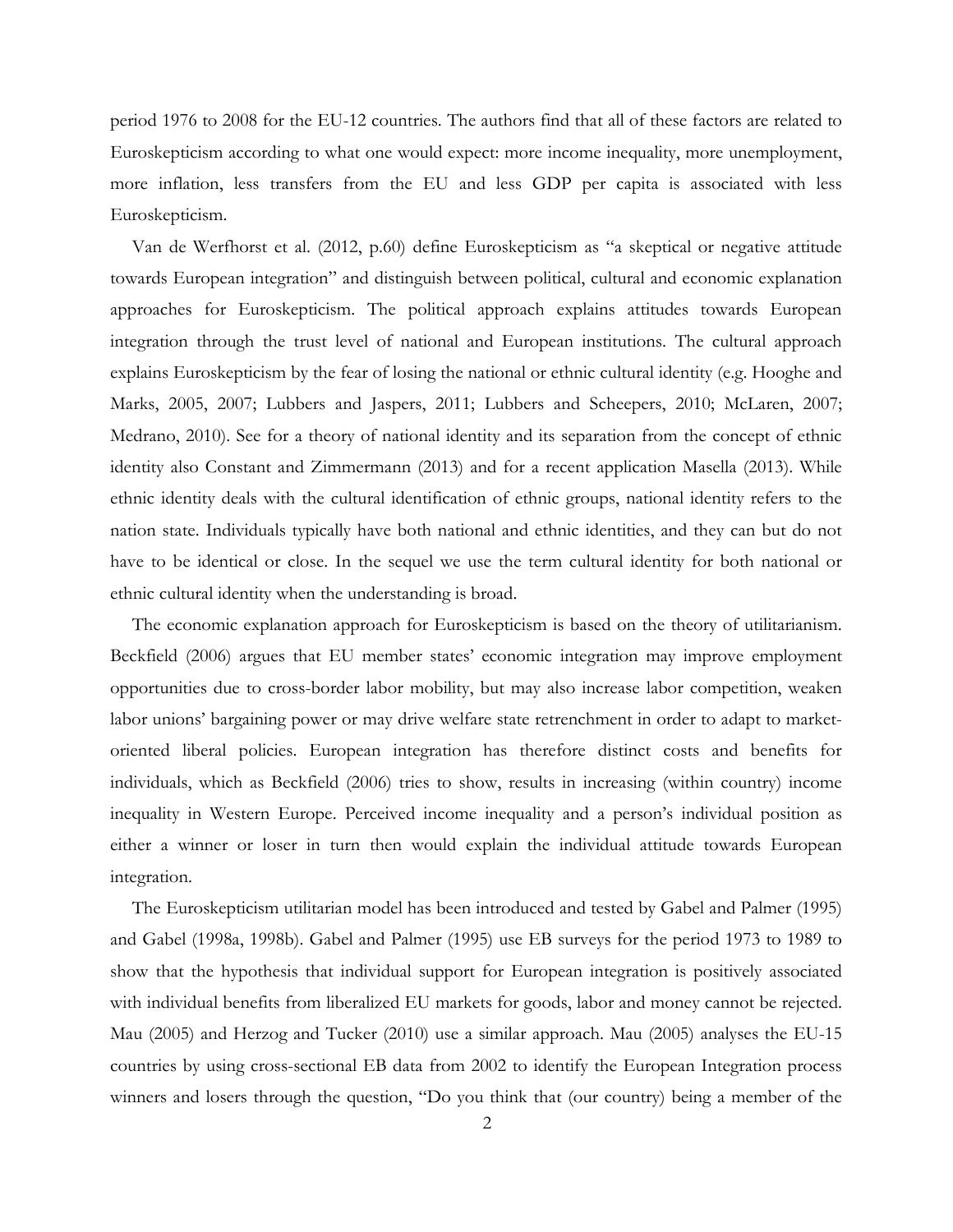European Union has brought you personally many more advantages as disadvantages, or many more disadvantages?" He finds that the self-assessment as winner or loser is a major determinant for supporting European integration. Herzog and Tucker (2010) pose the same question and analyze 10 former communist EU member countries. Based on EB data for the period 1991 to 2003, they find that they cannot reject the hypothesis that economic winners are more likely to support EU membership for their country.

#### **3. Model**

We draw on the previous studies by hypothesizing that Euroskepticism of person *i* in country *j* at any time *t* is related to one vector of national and one European economic macro variables (as they apply to country *j*) and a person's socio-economic background and cultural experience in a linear fashion:

| Euro-scepticism $(i, j)$ = | $\alpha_0$ +                                        |       |
|----------------------------|-----------------------------------------------------|-------|
|                            | $\alpha_1$ national macro parameters ( <i>j</i> ) + |       |
|                            | $\alpha$ , European macro parameters ( <i>j</i> ) + |       |
|                            | $\alpha_3$ socio-economic background $(i, j)$       |       |
|                            | $\alpha_4$ loss of cultural identity $(i, j)$       | (3.1) |

National parameters are income inequality (Gini coefficient), unemployment, mean national income (GDP per capita) and inflation (HICP). The European parameter is the net budget transfer from the EU in relation to the country's gross national income (% GNI). We hypothesize that increases in income inequality lead to an increase in Euroskepticism, so we expect a positive sign. Unemployment and inflation are indicators of income insecurity and are hypothesized to lead to increased Euroskepticism. An increase in GDP per capita is an absolute indicator of income gains (a negative sign). For the European parameter we expect the coefficients to be negative: more transfers received from the EU will lead to more support for the EU and less Euroskepticism. For the period before the crisis, Kuhn et al. (2013) indeed confirm the hypothesized signs. In Equation 3.1 we include the cultural approach (the fear of losing cultural identity).

In a second step, we consider Eq. 3.1 to be the reduced form of a more elaborate process in which individual financial expectations serve as the transmission mechanism for the mood created by economic circumstances: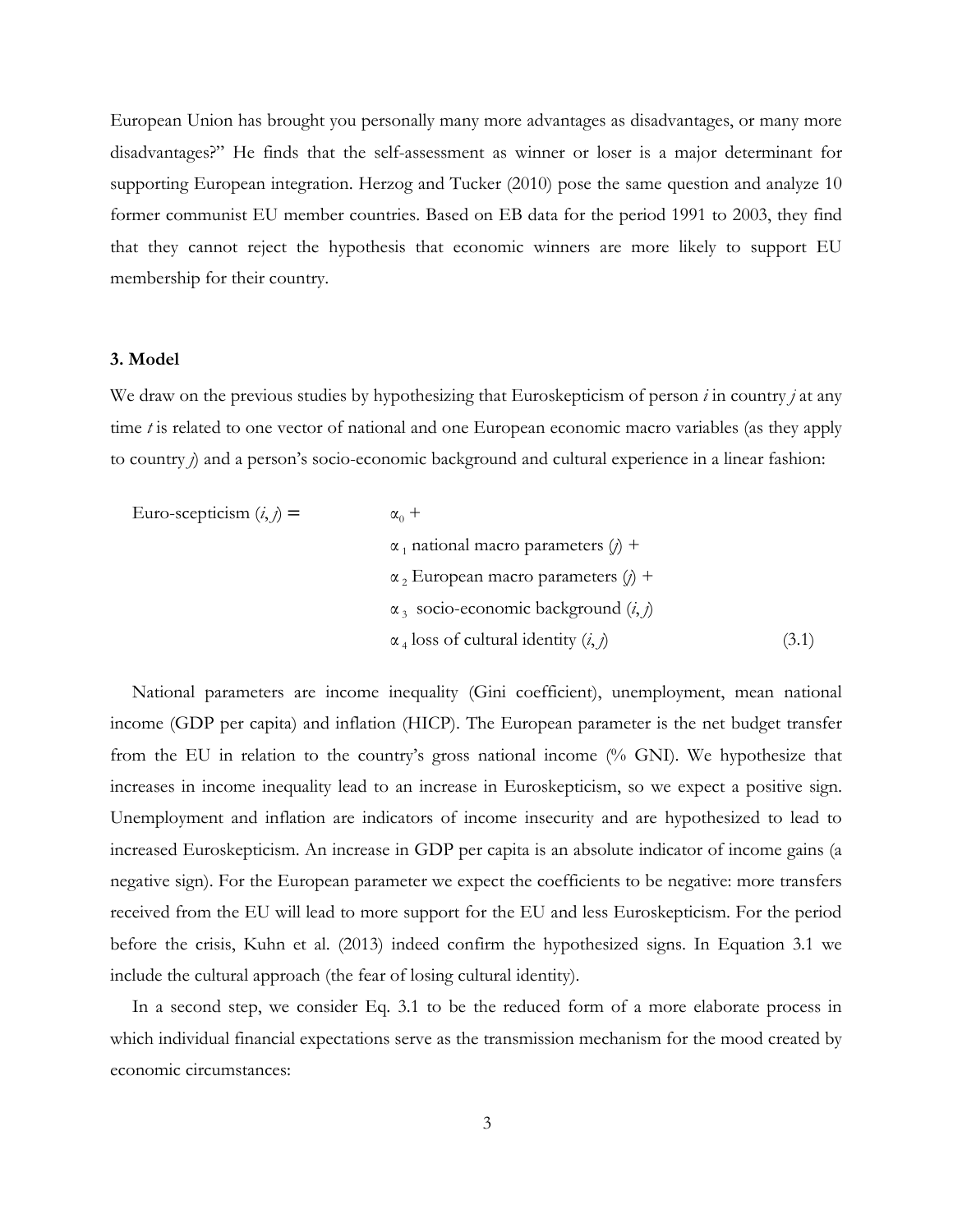Euroskepticism  $(i, j)$  =  $\beta_0 +$  $β_1$  financial future expectations  $(i, j)$  + β<sup>2</sup> national macro parameters (*j*) + β<sup>3</sup> European macro parameter (*j*) +  $β<sub>4</sub>$  loss of cultural identity  $(i, j)$  +  $\beta_5$  socio-economic background  $(i, j)$  (3.2)

where the national macro parameter variables exclude income inequality while:

Financial expectations  $(i, j)$  =  $\gamma_0$  +  $γ<sub>1</sub>$  income inequality  $(j)$  + γ<sup>2</sup> national macro parameters (*j*) + γ3 European macro parameter (*j*) +  $\gamma_4$  socio-economic background  $(i, j)$  (3.3)

We hypothesize that negative financial expectations have a positive impact on Euroskepticism. The recursive transmission process implies that both Euroskepticism and individual financial expectations are jointly determined by the exogenous variables and that the error terms of Eq. 3.2 and 3.3 are therefore possibly correlated.

To calculate unbiased joint probabilities of the two processes, we estimate a recursive bivariate probit model that simultaneously estimates the probability of being Eurosceptic conditionally on the probability of having negative financial expectations. The bivariate probit model (Maddala 1983, p. 122–123) is formulated as follows:

$$
y^*_{1i} = x_i \tau_1 + y_{2i} \tau + \mu_{1i} \qquad y_{1i} = 1, \text{ if } y^*_{1i} > 0, 0 \text{ otherwise,}
$$
 (3.3)

$$
y^*_{2i} = x_i \tau_2 + \mu_{2i} \qquad y_{2i} = 1, \text{ if } y^*_{2i} > 0, 0 \text{ otherwise,}
$$
 (3.4)

where  $y^*_{1i}$  is the binary dependent variable Euroskepticism of Equation 3.2;  $y^*_{2i}$  is the binary dependent variable negative financial expectations of Equation 3.3 that is included in Equation 3.2 as an endogenous variable; xi includes the two regression equations' exogenous regressor vectors; and  $\mu_{1i}$  and  $\mu_{2i}$  are the error terms. We assume that the error terms  $\mu_{1i}$  and  $\mu_{2i}$  are standard normally distributed N ( $\mu$ ,  $\sigma^2$ ) = N (0, 1) and that Cov ( $\mu_{1i}$ ,  $\mu_{2i}$  |  $x_{1i}$ ,  $x_{2i}$ ) = **Q**. If the error terms of both equations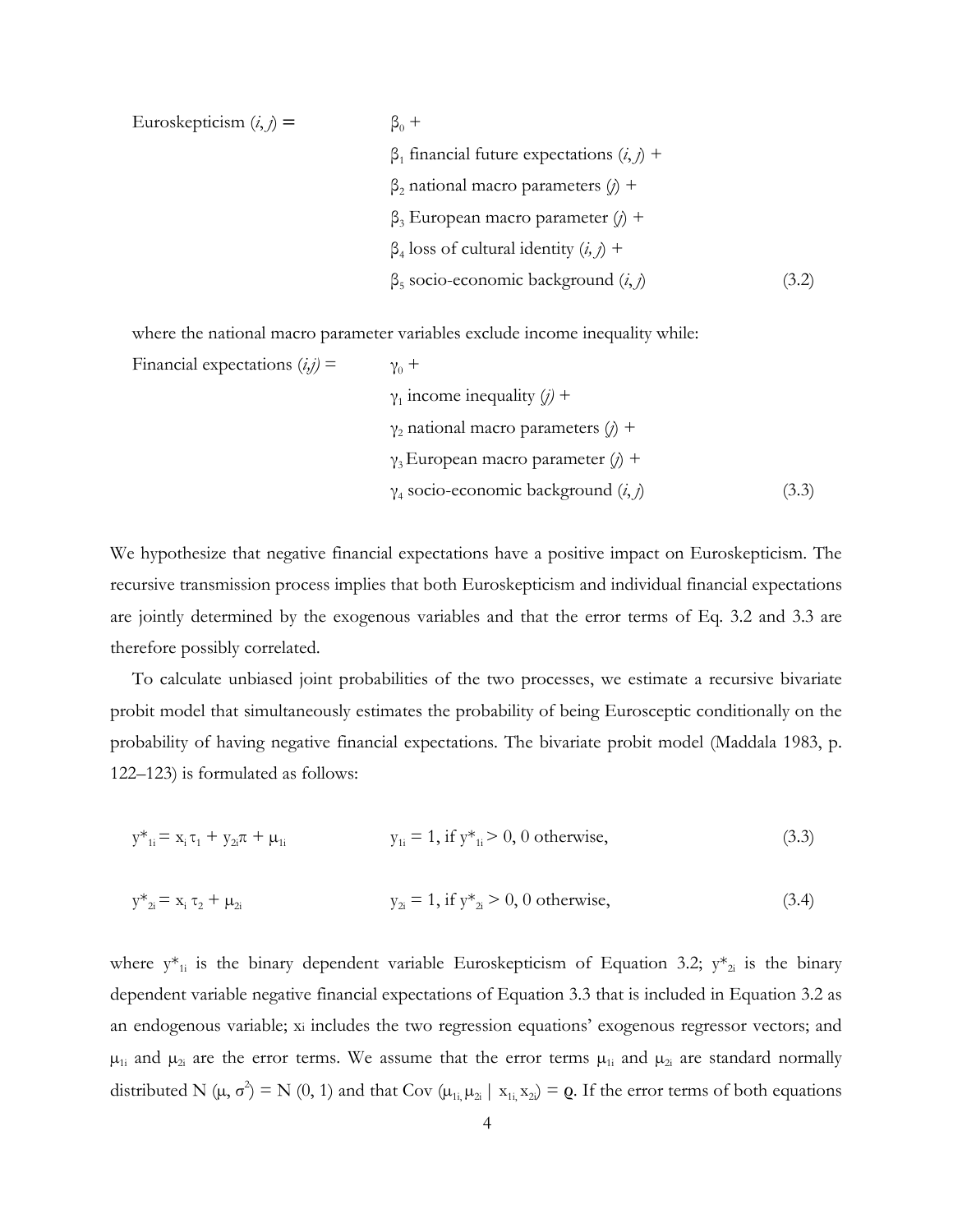are uncorrelated, i.e.  $\varrho = 0$ , then both equations can be estimated separately. But, if the error terms are correlated ( $\varrho \neq 0$ ), separately estimated parameters would be biased. We use the variable income inequality as exclusion restriction in equation (3.3) to ensure identification if the variable is significant. However, it is also well-known that the bivariate probit model used can be estimated without exclusion restriction if one accepts that identification relies on the functional form only (see e.g. Wilde, 2000).

#### **4. Data**

The analysis is based on a pooled cross-sectional dataset with detailed micro and macro data for the 27 EU member states for the period 2006 to 2011, covering the economic crisis from 2008 onwards.. Individual data includes attitudes towards one's own country's EU membership, financial expectations, as well as demographic and socio-economic information provided by the crosssectional Standard EB survey. Eurostat provides the country-specific macro indicators, consisting of the Gini coefficient measures income inequality, annual unemployment rate averages, gross domestic product (GDP) per capita measures the mean national income, the harmonized consumer price index (HICP) measures inflation, and EU net transfers that are the net of income from and expenditures to the EU in relation to the gross national income (% GNI).

Our key variables are Euroskepticism and Negative Financial Expectations. Euroskepticism is measured by the EB question, "Generally speaking, do you think that your country's membership of the European Union is …?" with answer categories: (1) a good thing (2) a bad thing, (3) neither good nor bad, or (4) don't know (DK). We create the binary variable Euroskepticism with the response categories (1) a bad thing and (0) a good thing or neither good nor bad. Category (4) responses are treated as missing values. Financial expectations are inquired by the EB question, "What are your expectations for the next twelve months: will the next twelve months be better, worse or the same, when it comes to the financial situation in your household?" with the response options: (1) better, (2) worse, (3) same and (4) don't know (DK). We recode the binary variable Negative Financial Expectation with categories (1) worse and (2) better or same. "Don't know" answers are treated as missing values.

The variable "Loss of Cultural Identity" is surveyed by the question "What does the European Union mean to you personally?" The respondent is free to answer the question with multiple responses. Possible answers include "peace", "economic prosperity", "democracy", "social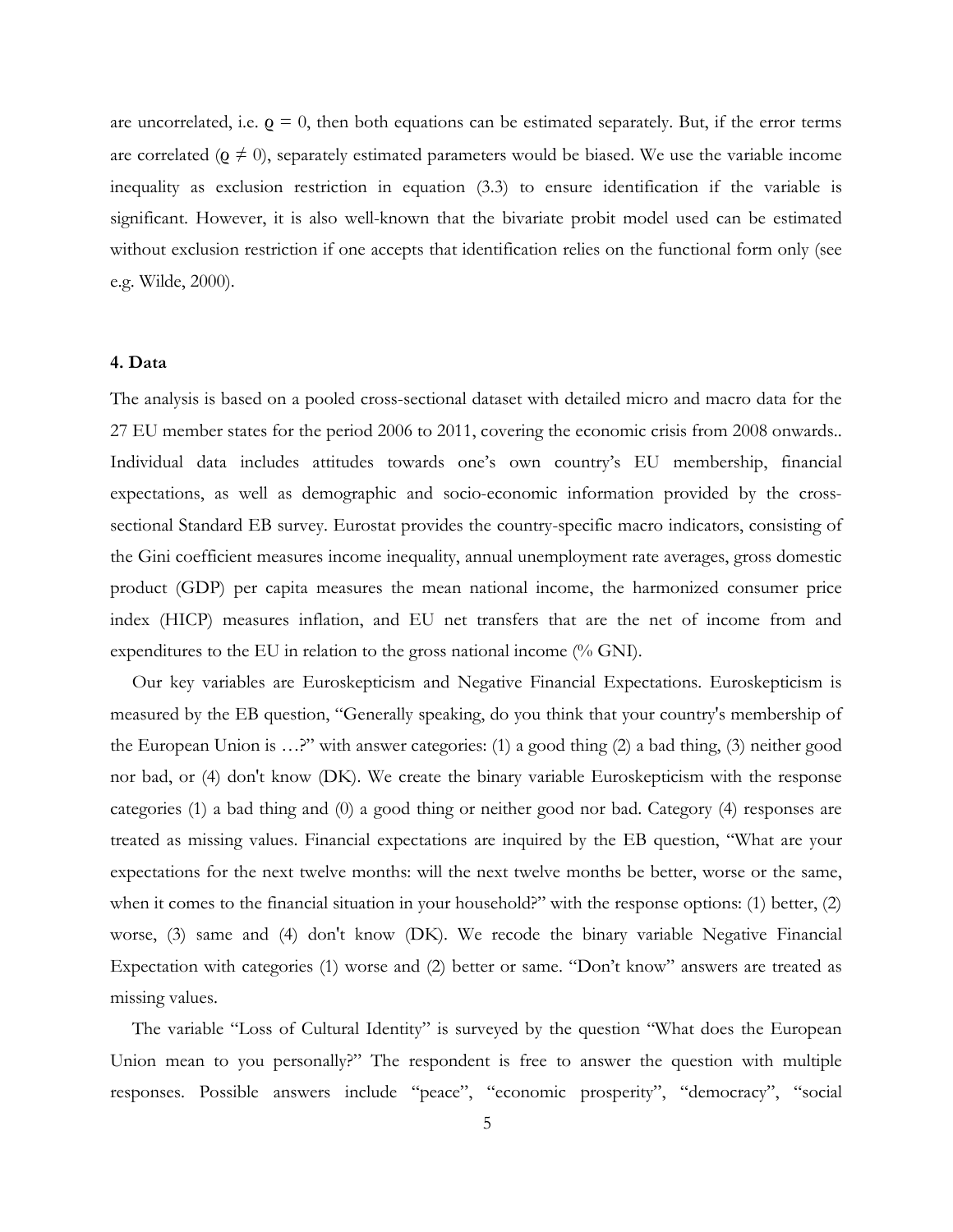protection", "freedom to travel, study, work abroad", "cultural diversity", "stronger in the world", "Euro", "unemployment", "bureaucracy", "waste of money", "loss of our cultural identity", "more crime", "not enough control to external frontiers", "others" and "don't know". We build the binary variable "loss of cultural identity" with the answer category (1) if "loss of our cultural identity" is mentioned and (0) if "loss of our cultural identity" is not mentioned.

|                              | Mean   | <b>SD</b> | Min            | Max          |
|------------------------------|--------|-----------|----------------|--------------|
| <b>Micro Variables</b>       |        |           |                |              |
| Euroskepticism               | 0.1381 | 0.3450    | $\theta$       | $\mathbf{1}$ |
| <b>Negative Financial</b>    | 0.2046 | 0.4034    | $\theta$       | 1            |
| Expectations                 |        |           |                |              |
| <b>Fear Loss of Cultural</b> | 0.1102 | 0.3132    | $\theta$       | $\mathbf{1}$ |
| Identity                     |        |           |                |              |
| Male                         | 0.4557 | 0.4980    | $\theta$       | 1            |
| Age                          | 39     | 13        | 15             | 64           |
| Education                    |        |           |                |              |
| 15-, no full-time education  | 0.1142 | 0.3181    | $\Omega$       | 1            |
| $16-19$                      | 0.4500 | 0.4975    | $\overline{0}$ | 1            |
| 20+, still studying          | 0.4274 | 0.4947    | $\overline{0}$ | 1            |
| Occupation                   |        |           |                |              |
| Self-employed                | 0.0992 | 0.2989    | $\theta$       | 1            |
| Managers                     | 0.1468 | 0.3539    | 0              | 1            |
| Other white collars          | 0.1585 | 0.3652    | 0              | 1            |
| Manual workers               | 0.2901 | 0.4538    | $\theta$       | 1            |
| House persons                | 0.0877 | 0.2828    | $\theta$       | 1            |
| Unemployed                   | 0.1016 | 0.3021    | $\theta$       | 1            |
| Students                     | 0.1160 | 0.3202    | $\theta$       | 1            |
| <b>Type of Community</b>     |        |           |                |              |
| Rural area or village        | 0.3501 | 0.4770    | $\theta$       | 1            |
| Small or middle sized town   | 0.3583 | 0.4795    | $\overline{0}$ | 1            |
| Large town                   | 0.2900 | 0.4537    | $\theta$       | 1            |
| <b>Macro Variables</b>       |        |           |                |              |
| Gini                         | 29.67  | 4.07      | 22.7           | 39.2         |
| Unemployment                 | 8.2    | 3.6       | 3.1            | 21.7         |
| <b>GDP</b>                   | 23220  | 13288     | 4000           | 80300        |
| <b>HICP</b>                  | 112.30 | 9.39      | 101.28         | 143.73       |
| <b>EU</b> Budget             | 0.7918 | 1.3115    | $-.49$         | 5.51         |

**Table 1: Descriptive statistics, EU-27, 2006–2011 (N=138,219)**

Source: Eurobarometer and Eurostat.

After merging the relevant eight Eurobarometer waves (GESIS, 2014) the dataset originally consisted of 213,576 observations. Focusing on the economically active population reduces the number of observations to 147,057. Missing values for our key variables Euroskepticism and Negative Financial Expectations account for a loss of 8,838 observations. We dropped citizens who retired early and those older than 64 because they may have a different process of Euroskepticism formation. Therefore our analysis is based on 138,219 observations that consist of 87,016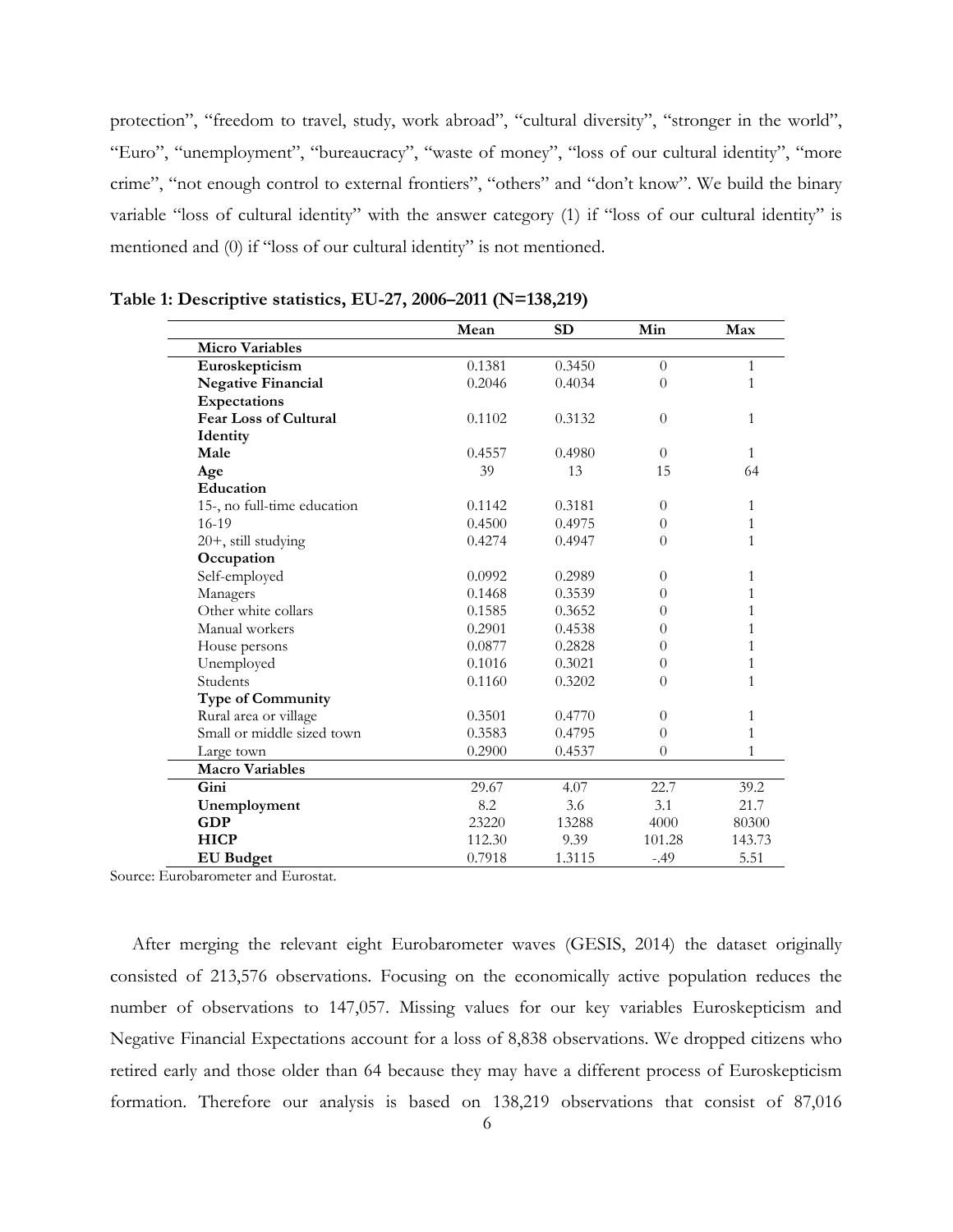observations for Western European countries and 51,203 for former socialist EU member states. In Table 1 we present our sample's descriptive statistics for the EU-27.

This information is broken down for the two regions distinguished in the Appendix, Tables A1 and A2. The average age of individuals in the sample in Western countries is slightly older, they have more years of education, there are more house persons, less unemployed and live less in large towns. The occupation variable "house persons" describes individuals who are responsible for the household and who are inactive in the labor market. The macro variables show in particular the sizeable difference in GDP per capita (higher in the West) and in transfers from the EU (more in the East).

#### 4.1 Euroskepticism

Euroskepticism in the EU increased from 13% in 2006 to 18% in 2011. In 2011 the Eurosceptics still formed less than one fifth of the population. At the same time the group has increased by almost one third. The EU-wide figures mask substantial differences between countries. In 2011, the Euroskepticism "toppers" are Greece (31%), United Kingdom and Portugal (both 28%), and Cyprus (27%) with the bottom including Bulgaria, Estonia, Poland and Belgium (below 10%). Between 2006 and 2011 only Finland, Sweden and Estonia saw a slight decrease in Euroskepticism (5 percentage points maximum decline). In contrast, between 2006 and 2011 many countries showed a sharp increase (presented in percentage points): notably Greece (18), Slovenia (16), Portugal (14), Spain (13), Hungary (11), Cyprus (9), Latvia (8), Italy, the Czech Republic and Luxembourg (7), and Ireland, the United Kingdom, Lithuania and Romania (6). All of the countries that had applied for EU Emergency Support are among those showing a sharp increase. More moderate increases are found in Slovakia (4), Denmark, Germany, The Netherlands and Poland (3), and France (2).

#### 4.2 Income Inequality

The increase in the Gini coefficient witnessed in the OECD (2008, 2011) for the period 1975–2005 did not take place in most EU countries in the period 2006–2011. The Gini (multiplied by 100) increased in the following countries: Austria (by 1 Gini point), Bulgaria (3.8), Croatia (3), Cyprus (0.4), Germany (2.2), France (3.5), Malta (0.4), Romania (0.2), Slovenia (0.1), Spain (2.6), Sweden (0.4) and the United Kingdom (0.5). The highest increase was in Denmark (4.1). The Gini decreased in: Belgium (by 1.5 Gini points), the Czech Republic (0.1), Estonia (1.2), Finland (0.1), Greece (0.8), Ireland (2.1), Italy (0.2), Latvia (3.8), Lithuania (2), Luxembourg (0.6), The Netherlands (0.6), Poland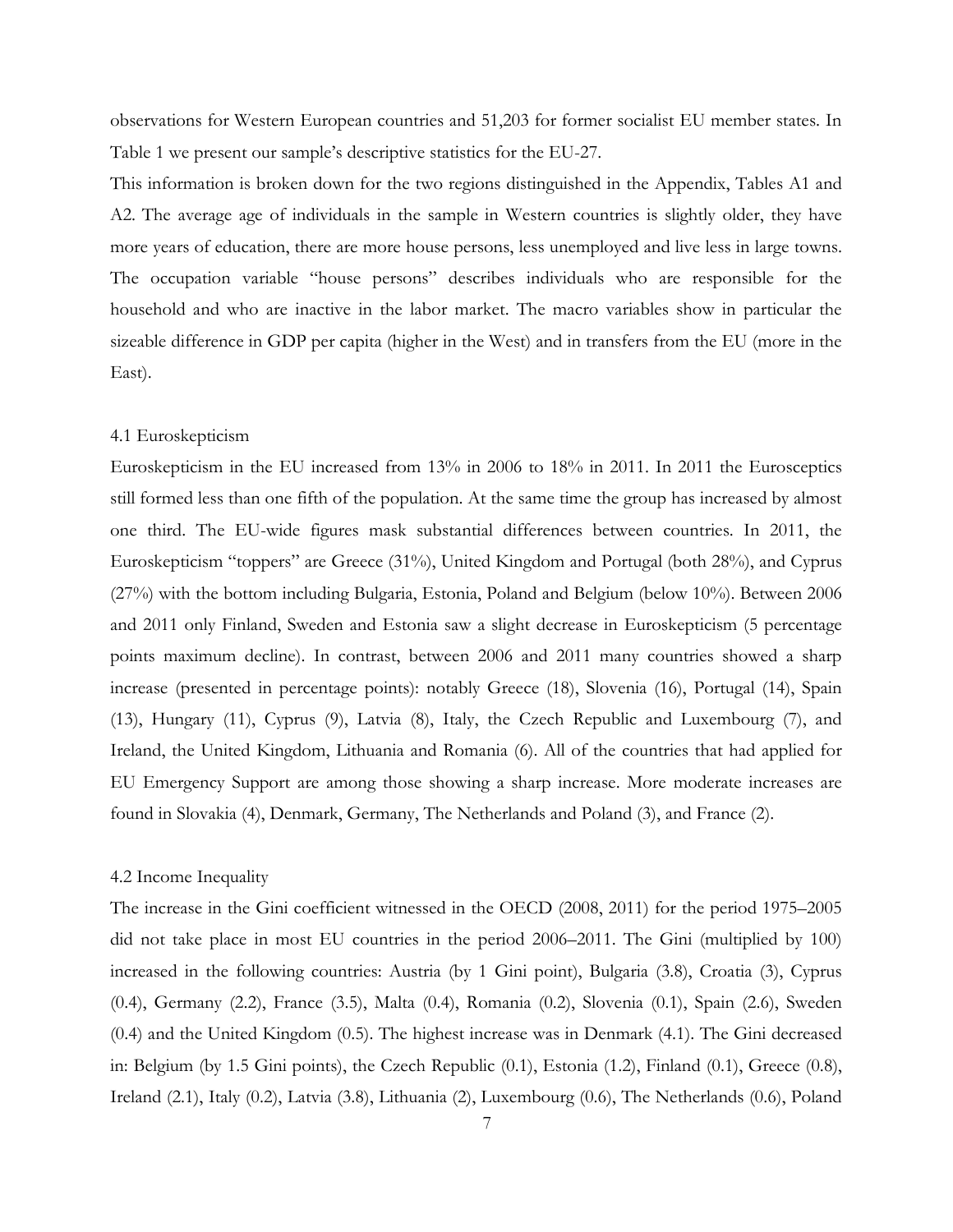(2.2), Portugal (3.5) and Slovakia (2.4). The highest decrease, 6.5 Gini points, was observed in Hungary.

#### 4.3 Financial Expectations

The share of people in the EU-27 who believe that their personal financial situation will worsen has increased from 18% in 2006 to 25% in 2008 and then decreased again to 17% in 2011. Countryspecific Figure 3 shows that in 2011, negative financial expectations were highest in Greece (54%), Portugal (41%), Hungary (32%) and Romania (30%). Countries with the lowest share of pessimistic citizens in 2011 comprise the Scandinavian countries and Luxembourg with percentages below 9%.

#### 4.4 Increasing Unemployment

Many (more than expected) EU-27 countries managed a decrease in unemployment in the crisis period 2006–2011: Austria (from 4.8% in 2006 to 4.2% in 2011), Belgium (8.3% to 7.2%), the Czech Republic (7.1% to 6.7%), Germany (10.3% to 5.9%), Malta (6.9% to 6.5%) and Poland (13.9% to 9.7%). Yet the crisis hit employment hard in many other countries. The highest unemployment rate and also the highest increase of unemployment was found in Spain (8.5% in 2006 to 21.7% in 2011), followed by Greece (8.9% to 17.7%), Latvia (6.8% to 16.2%) and Lithuania (5.2% to 15.4%).

#### 4.5 GDP per Capita

GDP per capita rose in almost all of the EU-27 countries in the period 2006–2011, with a relatively fast and steady growth in the Eastern European countries. There was a decline only in Ireland and the United Kingdom, and the Southern and North-Western European countries remained more or less at a standstill. In 2011, the highest GDP per capita was observed in Luxembourg (80,300 Euro), followed by Denmark (43,200 Euro), while the lowest was in Bulgaria (5,200 Euro) and Romania (6,100 Euro).

#### **5. Results**

#### 5.1 Euroskepticism

Table 2 presents the result of the statistical estimation of our model's (Eq 3.1) reduced form. Contrary to expectations, income inequality measured by the Gini coefficient has a statistically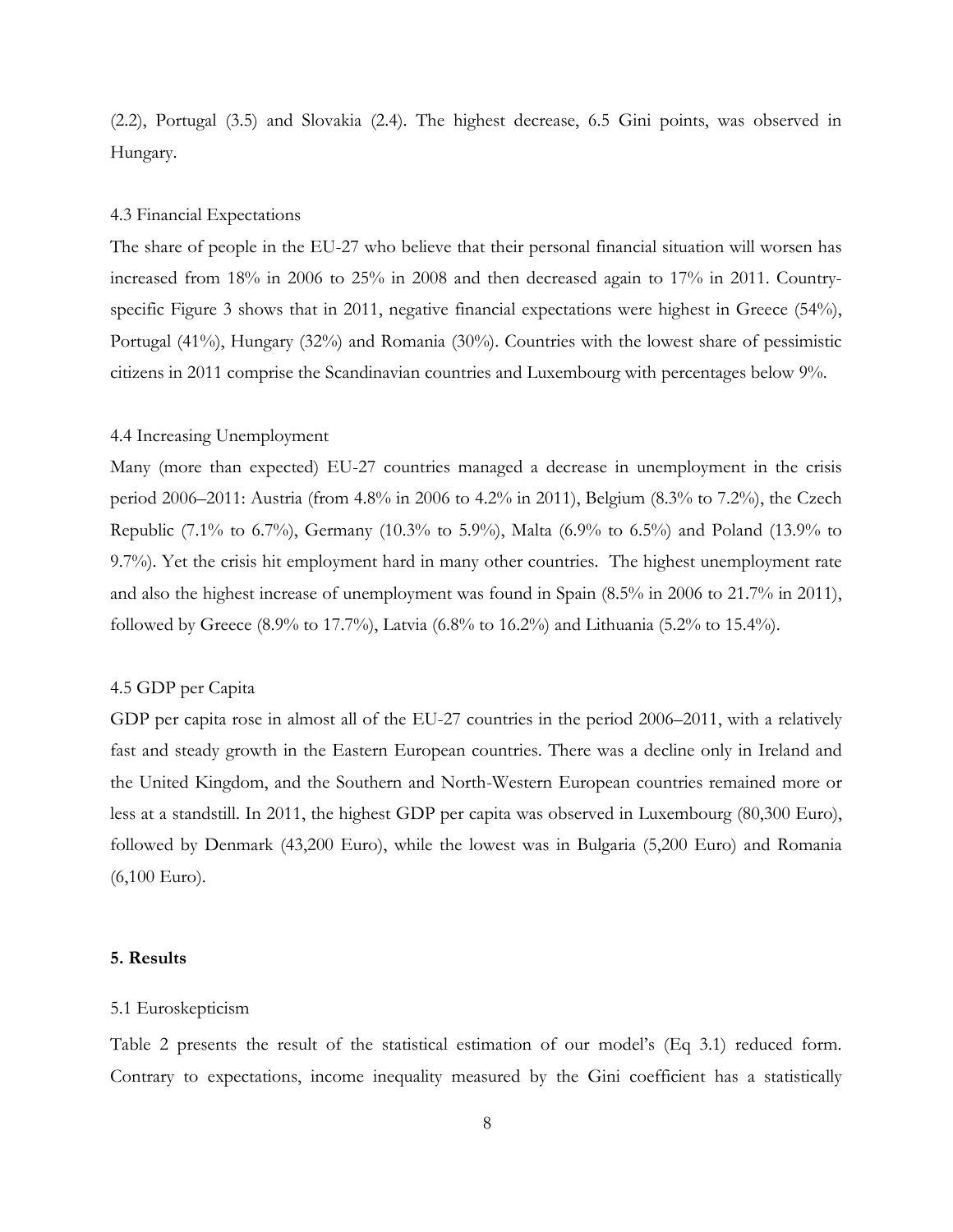negative impact on Euroskepticism: an **increase** in income inequality by 1 Gini point **decreases** the probability of being Eurosceptic by 0.3 percent. However, this effect is very different for Western and post-communist countries. In the West, an income inequality increase by 1 Gini point reduces the probability of being Eurosceptic by 0.6 percent, while it has no significant effect in post-socialist countries. An increase in the unemployment rate boosts Euroskepticism only in Western European countries, but not in Eastern Europe. A 1 percentage point increase in unemployment increases the probability of being Eurosceptic by 0.6 percent in Western Europe. Individual unemployment is relevant for Euroskepticism in both Eastern and Western Europe. A 1 percentage point increase in EU net transfers decreases the probability of being Eurosceptic by 1.1 percent in former-socialist countries. Yet in the Western EU countries, which on average are net payers of these payment EU transfers, an increase in transfers does not increase Euroskepticism. GDP per capita is only significantly and negatively associated with Euroskepticism in Eastern Europe. Inflation has no significant relation to Euroskepticism in either region.

This shows that the results obtained by Kuhn et al. (2013) for the EU-12 for the period 1976– 2008 no longer hold for income inequality, inflation and unemployment in Eastern Europe, nor for net budget transfers and GDP in Western Europe. Apparently the political-economy model in form of Eq 3.1 no longer applies in the crisis period. It cannot be excluded that a specification of the model with irreversibility or "ratchet" effect would still be appropriate. In such a specification an increase in unemployment for example would lead to an increase in Euroskepticism by x, while a decrease of the same magnitude would lead to a decrease which is substantially smaller than x.

The results also show the overriding importance of the "fear of losing cultural identity," based on the answers to the question of whether the EU was positive or not for the country. A 1% point increase in this fear is associated with no less than a 20% point increase in Euroskepticism in Western Europe and 14% points in Eastern Europe. The next largest "contributors" to Euroskepticism are a low level of education (8% point increase in Euroskepticism with a 1% increase in the population with less than 15 years of education in the EU-27) and being unemployed (9% point increase with a 1% increase in unemployment).

Table 2 shows that the probability of being Eurosceptic significantly increases with age (on a very small, albeit significant, rate) and is the lowest for managers. In Western European countries, the probability of being Eurosceptic decreases with the citizen's residential degree of urbanization.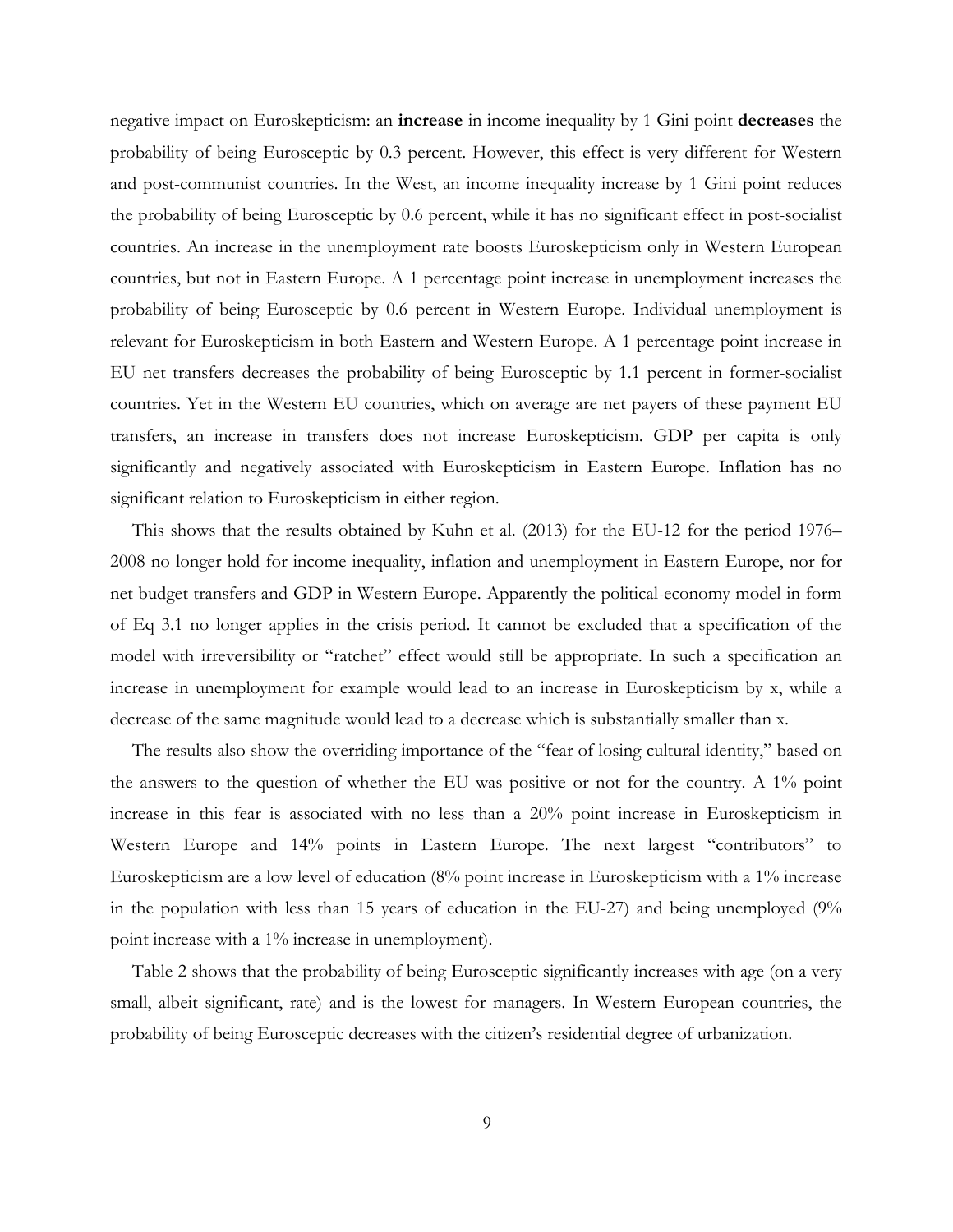|                                                    | <b>EU-27</b> |             | Western EU  |             | <b>Former Socialist</b> |             |
|----------------------------------------------------|--------------|-------------|-------------|-------------|-------------------------|-------------|
|                                                    |              |             | Countries   |             | Countries               |             |
| Euroskepticism                                     |              |             |             |             |                         |             |
| Gini                                               | $-0.004***$  | $-0.003**$  | $-0.007***$ | $-0.006***$ | 0.002                   | 0.002       |
|                                                    | (0.001)      | (0.001)     | (0.001)     | (0.001)     | (0.001)                 | (0.001)     |
| Unemployment                                       | $0.004***$   | $0.003***$  | $0.007***$  | $0.006***$  | 0.001                   | 0.001       |
|                                                    | (0.001)      | (0.001)     | (0.001)     | (0.001)     | (0.001)                 | (0.001)     |
| <b>HICP</b>                                        | $0.001**$    | $0.001**$   | 0.001       | 0.002       | $-0.000$                | $-0.000$    |
|                                                    | (0.000)      | (0.000)     | (0.001)     | (0.001)     | (0.000)                 | (0.000)     |
| <b>GDP</b>                                         | $-0.000$     | $-0.000$    | $-0.000$    | $-0.000$    | $-0.000**$              | $-0.000**$  |
|                                                    | (0.000)      | (0.000)     | (0.000)     | (0.000)     | (0.000)                 | (0.000)     |
| <b>EU</b> Budget                                   | $-0.008***$  | $-0.007***$ | 0.001       | $-0.000$    | $-0.013***$             | $-0.011***$ |
|                                                    | (0.002)      | (0.002)     | (0.006)     | (0.006)     | (0.003)                 | (0.003)     |
| Fear Loss of Cultural                              |              | $0.181***$  |             | $0.199***$  |                         | $0.142***$  |
| Identity (d)                                       |              | (0.004)     |             | (0.005)     |                         | (0.007)     |
| Male (d)                                           |              | $0.007***$  |             | $0.005*$    |                         | $0.010***$  |
|                                                    |              | (0.002)     |             | (0.003)     |                         | (0.003)     |
| Age                                                |              | $0.001***$  |             | $0.001***$  |                         | $0.001***$  |
|                                                    |              | (0.000)     |             | (0.000)     |                         | (0.000)     |
| Education, base: 20+, still studying               |              |             |             |             |                         |             |
| 15-, no full-time educ.                            |              | $0.081***$  |             | $0.094***$  |                         | $0.052***$  |
| (d)                                                |              | (0.004)     |             | (0.005)     |                         | (0.008)     |
| $16-19$ (d)                                        |              | $0.034***$  |             | $0.046***$  |                         | $0.018***$  |
|                                                    |              | (0.002)     |             | (0.003)     |                         | (0.003)     |
| Type of community, base: rural area, small village |              |             |             |             |                         |             |
| Small or middle sized                              |              | $-0.001$    |             | $-0.001$    |                         | $-0.002$    |
| town (d)                                           |              | (0.002)     |             | (0.003)     |                         | (0.003)     |
| Large town (d)                                     |              | $-0.010***$ |             | $-0.015***$ |                         | $-0.005$    |
|                                                    |              | (0.002)     |             | (0.003)     |                         | (0.003)     |
| Occupation, base: manager                          |              |             |             |             |                         |             |
| Self-employed (d)                                  |              | $0.036***$  |             | $0.043***$  |                         | $0.022**$   |
|                                                    |              | (0.005)     |             | (0.006)     |                         | (0.007)     |
| Other white collars (d)                            |              | $0.035***$  |             | $0.044***$  |                         | $0.018**$   |
|                                                    |              | (0.004)     |             | (0.005)     |                         | (0.006)     |
| Manual workers (d)                                 |              | $0.062***$  |             | $0.078***$  |                         | $0.036***$  |
|                                                    |              | (0.004)     |             | (0.005)     |                         | (0.005)     |
| House persons (d)                                  |              | $0.068***$  |             | $0.078***$  |                         | $0.048***$  |
|                                                    |              | (0.005)     |             | (0.007)     |                         | (0.009)     |
| Unemployed (d)                                     |              | $0.094***$  |             | $0.116***$  |                         | $0.060***$  |
|                                                    |              | (0.005)     |             | (0.007)     |                         | (0.007)     |
| Students (d)                                       |              | $0.024***$  |             | $0.024***$  |                         | $0.017*$    |
|                                                    |              | (0.005)     |             | (0.007)     |                         | (0.007)     |
| Observations                                       | 138219       | 138219      | 87016       | 87016       | 51203                   | 51203       |
| Pseudo R <sup>2</sup>                              | 0.0364       | 0.0876      | 0.0283      | 0.0900      | 0.0375                  | 0.0694      |

#### **Table 2: Euroskepticism, 2006–2011**

Source: Eurobarometer and Eurostat, own calculations, robust probit regressions, marginal effects, standard errors in parentheses,  $* p < 0.05$ ,  $* p < 0.01$ ,  $** p < 0.001$ , (d) for discrete change of dummy variable from 0 to 1. Note: We control for country and year fixed effects by including country and year dummies.

#### **5.2 Financial Expectations**

We have hypothesized financial expectations as a transmitter of socio-economic circumstances towards Euroskepticism through the "mood" created by the economic environment. Some 20% of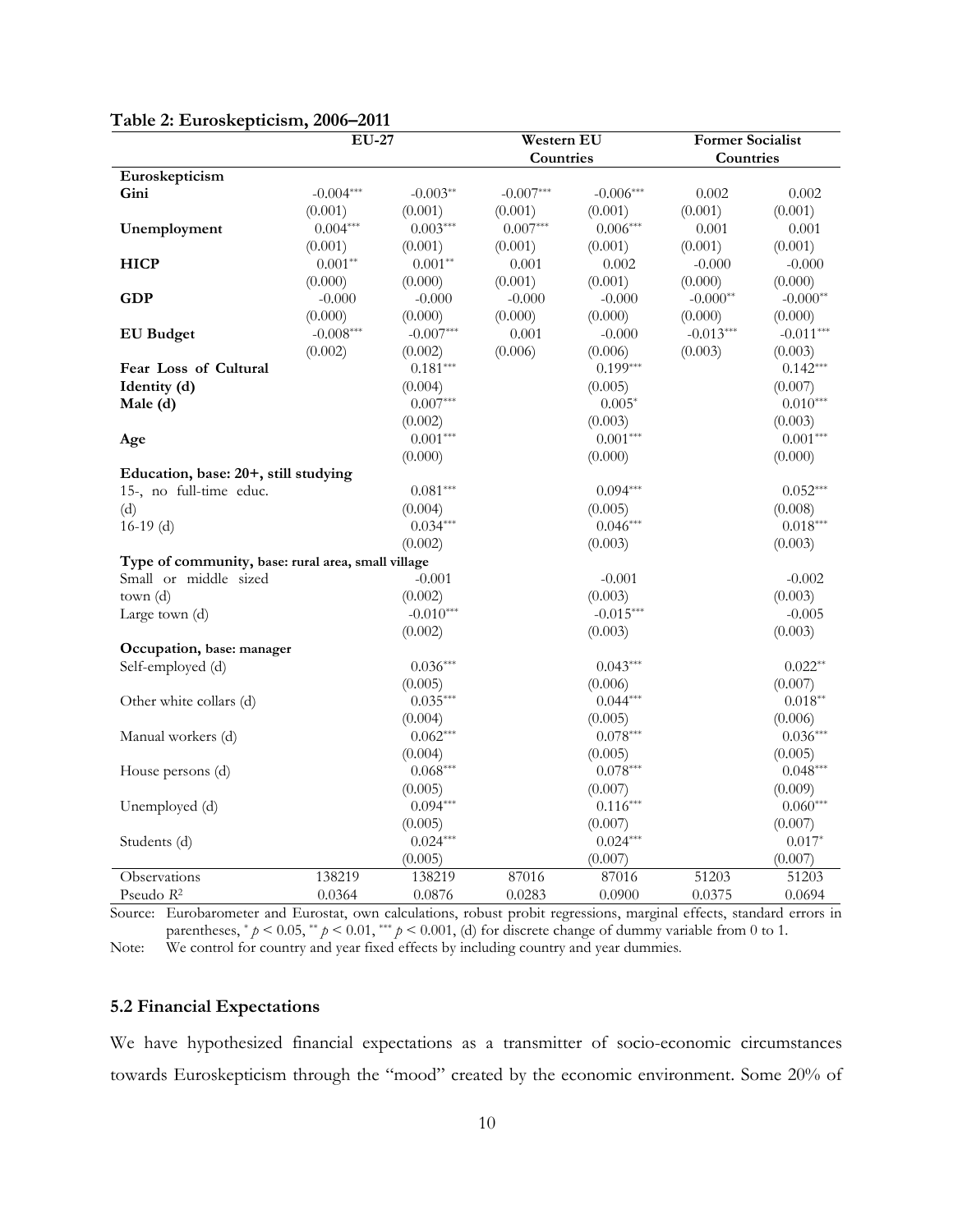the Europeans in the sample expressed gloomy financial prospects. The share of citizens with pessimistic financial expectations in the pooled data is slightly higher in Eastern Europe (23%) than in Western EU member states (19%) over the six year period 2006–2011.

In Table 3 we present the results of the probit regression on negative financial future expectations for the EU-27 overall sample, as well as for the Western and former communist Eastern EU member states. These results are to establish "financial expectations" as a "mood or psychological" variable to be used to "explain" the growth of Euroskepticism in the EU during the crisis period. Financial expectations are assumed to reflect the economic environment.

The following are some of the results: In the former communist Eastern EU member states, income inequality is not significantly related to pessimistic financial expectations. In Western EU countries an increase in income inequality decreases the probability of having negative financial expectations (similar to Euroskepticism). Higher unemployment and inflation make citizens more pessimistic concerning their financial future everywhere in the EU. Individual unemployment is the greatest contributor to negative financial expectations (in terms of the size of the coefficient). National income per capita (GDP) has almost no effect on individual financial expectations (as was the case with Euroskepticism). Increasing net budget transfers from the EU decreases the probability of having negative financial expectations in former communist Eastern EU countries.

The regression shows the relatively strong connection between negative financial expectations and fear for loss of cultural identity. Being unemployed and a low level of education are the largest contributors (statistically) to financial expectations. Men are more optimistic than women. Age makes people more pessimistic concerning their financial future. The type of community in which a person lives has no effect on financial expectations.

#### **5.3 Euroskepticism Explained with Financial Expectations as Transmission Mechanism**

In Tables 4, 4a and 4b we present the results of the recursive bivariate probit regressions for the overall sample and separately for Western and former communist Eastern EU member states. These show the marginal effects of being Eurosceptic as well as having negative financial expectations. It is shown that negative financial expectations have a highly significant **positive** effect on Euroskepticism in the Western EU countries and a highly significant **negative** effect on Euroskepticism in the post-communist countries. The marginal effects of the macro and micro (except for "fear of loss of country's cultural identity") variables are very low in comparison to that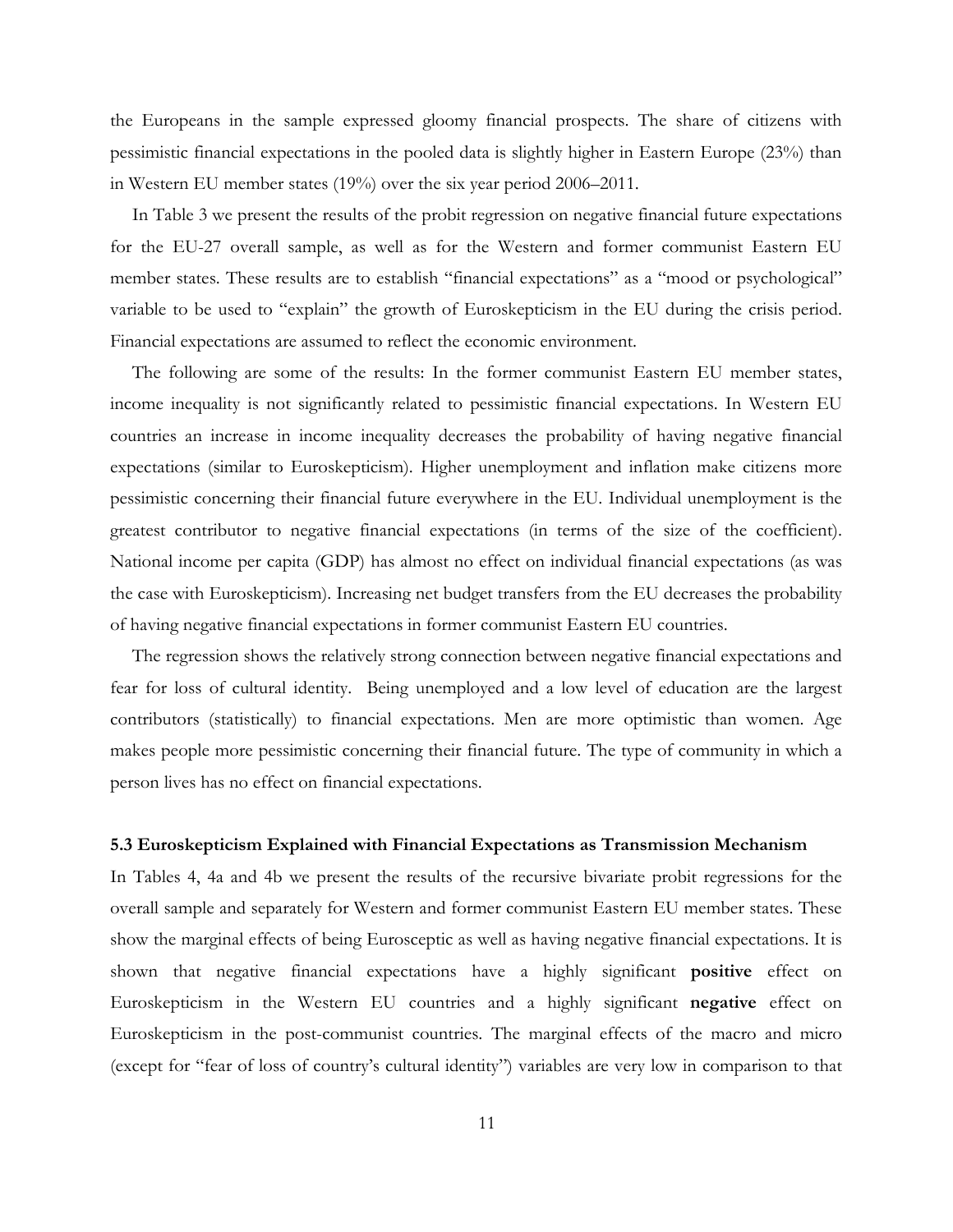of pessimistic financial expectations. These results clearly show the strength of the impact of financial expectations on Euroskepticism.

|                                                    | <b>EU-27</b> |             | Western EU  |             | <b>Former Socialist</b> |             |
|----------------------------------------------------|--------------|-------------|-------------|-------------|-------------------------|-------------|
|                                                    |              |             | Countries   |             | Countries               |             |
| <b>Negative Financial Expectations</b>             |              |             |             |             |                         |             |
| Gini                                               | $-0.010***$  | $-0.009***$ | $-0.014***$ | $-0.014***$ | $-0.001$                | $-0.001$    |
|                                                    | (0.001)      | (0.001)     | (0.002)     | (0.002)     | (0.002)                 | (0.002)     |
| Unemployment                                       | $0.010***$   | $0.009***$  | $0.012***$  | $0.012***$  | $0.005***$              | $0.005***$  |
|                                                    | (0.001)      | (0.001)     | (0.001)     | (0.001)     | (0.001)                 | (0.001)     |
| <b>HICP</b>                                        | $0.005***$   | $0.005***$  | $0.008***$  | $0.008***$  | $0.006***$              | $0.006***$  |
|                                                    | (0.000)      | (0.000)     | (0.001)     | (0.001)     | (0.001)                 | (0.001)     |
| GDP                                                | $-0.000***$  | $-0.000***$ | $-0.000**$  | $-0.000***$ | $-0.000***$             | $-0.000***$ |
|                                                    | (0.000)      | (0.000)     | (0.000)     | (0.000)     | (0.000)                 | (0.000)     |
| <b>EU</b> Budget                                   | $-0.016***$  | $-0.016***$ | $-0.010$    | $-0.010$    | $-0.023***$             | $-0.023***$ |
|                                                    | (0.002)      | (0.002)     | (0.007)     | (0.007)     | (0.004)                 | (0.004)     |
| Fear Loss of                                       | $0.075***$   | $0.067***$  | $0.068***$  | $0.058***$  | $0.090***$              | $0.088***$  |
| Cultural Identity (d)                              | (0.004)      | (0.004)     | (0.005)     | (0.004)     | (0.008)                 | (0.008)     |
| Male (d)                                           |              | $-0.016***$ |             | $-0.014***$ |                         | $-0.017***$ |
|                                                    |              | (0.002)     |             | (0.003)     |                         | (0.004)     |
| Age                                                |              | $0.002***$  |             | $0.002***$  |                         | $0.004***$  |
|                                                    |              | (0.000)     |             | (0.000)     |                         | (0.000)     |
| Education, base: 20+, still studying               |              |             |             |             |                         |             |
| 15-, no full-time                                  |              | $0.073***$  |             | $0.067***$  |                         | $0.106***$  |
| education (d)                                      |              | (0.005)     |             | (0.005)     |                         | (0.010)     |
| $16-19$ (d)                                        |              | $0.028***$  |             | $0.026***$  |                         | $0.031***$  |
|                                                    |              | (0.003)     |             | (0.004)     |                         | (0.005)     |
| Type of community, base: rural area, small village |              |             |             |             |                         |             |
| Small or middle sized                              |              | $-0.000$    |             | $-0.003$    |                         | 0.004       |
| town (d)                                           |              | (0.003)     |             | (0.003)     |                         | (0.005)     |
| Large town (d)                                     |              | $-0.004$    |             | $-0.001$    |                         | $-0.006$    |
|                                                    |              | (0.003)     |             | (0.003)     |                         | (0.005)     |
| Occupation, base: manager                          |              |             |             |             |                         |             |
| Self-employed (d)                                  |              | $-0.000$    |             | 0.001       |                         | $-0.003$    |
|                                                    |              | (0.005)     |             | (0.006)     |                         | (0.008)     |
| Other white collars                                |              | $0.017***$  |             | $0.015**$   |                         | $0.021**$   |
| (d)                                                |              | (0.004)     |             | (0.005)     |                         | (0.008)     |
| Manual workers (d)                                 |              | $0.039***$  |             | $0.027***$  |                         | $0.057***$  |
|                                                    |              | (0.004)     |             | (0.005)     |                         | (0.007)     |
| House persons (d)                                  |              | $0.030***$  |             | $0.024***$  |                         | $0.058***$  |
|                                                    |              | (0.006)     |             | (0.006)     |                         | (0.011)     |
| Unemployed (d)                                     |              | $0.103***$  |             | $0.081***$  |                         | $0.131***$  |
|                                                    |              | (0.006)     |             | (0.007)     |                         | (0.009)     |
| Students (d)                                       |              | $-0.005$    |             | $-0.007$    |                         | 0.003       |
|                                                    |              | (0.005)     |             | (0.007)     |                         | (0.009)     |
| Observations                                       | 138219       | 138219      | 87016       | 87016       | 51203                   | 51203       |
| Pseudo $R^2$                                       | 0.0517       | 0.0729      | 0.0595      | 0.0751      | 0.0388                  | 0.0712      |

**Table 3: Determinants of Negative Financial Expectations, 2006–2011**

Source: Eurobarometer and Eurostat, own calculations, robust probit regressions, marginal effects, standard errors in parentheses,  $* p < 0.05$ ,  $* p < 0.01$ ,  $** p < 0.001$ , (d) for discrete change of dummy variable from 0 to 1.

Note: We control for country and year fixed effects by including country and year-dummies.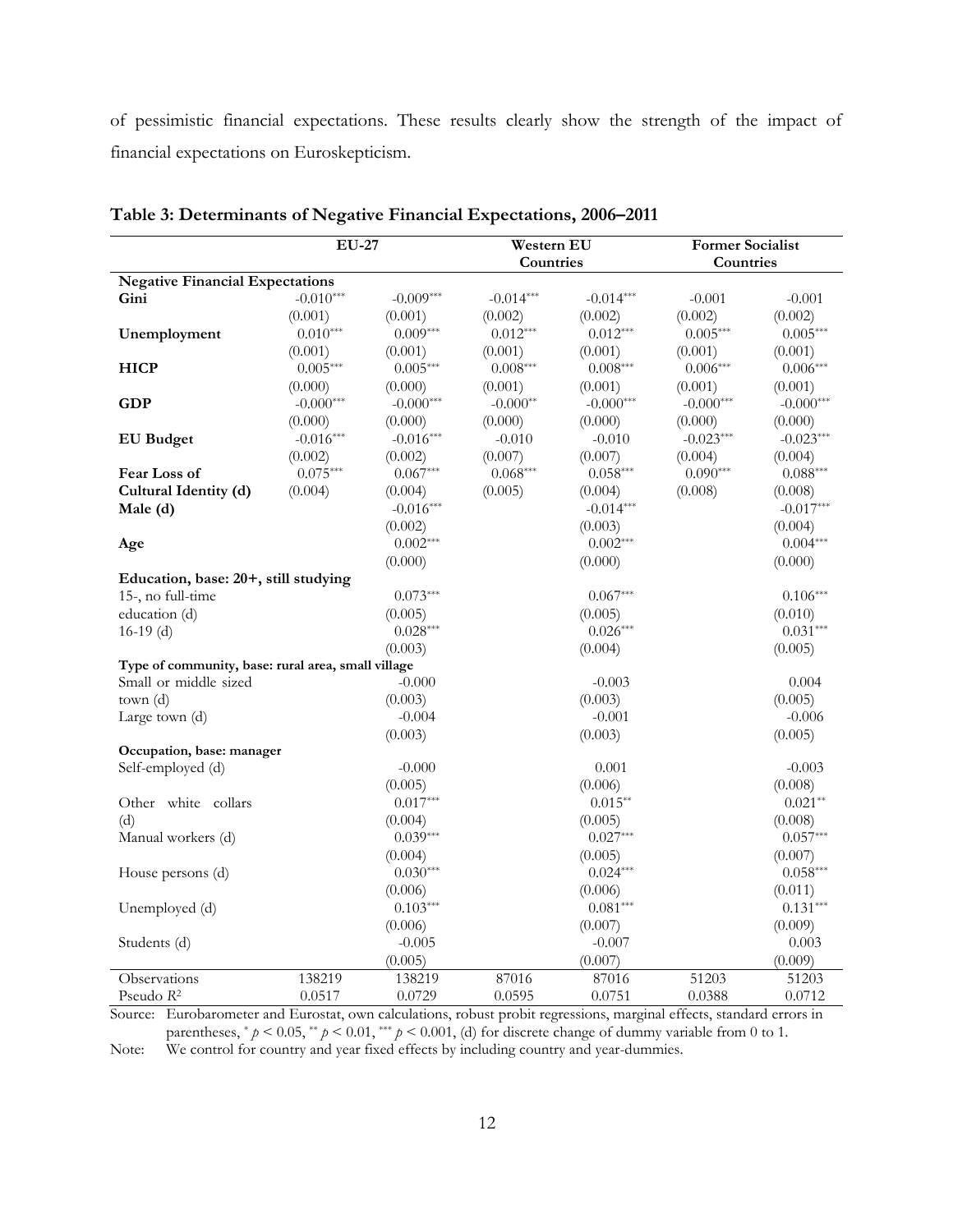|                                                    | Euro-<br>scepticism | Negative<br>Financial<br>Expect. | Euro-<br>scepticism   | Negative<br>Financial<br>Expect. |
|----------------------------------------------------|---------------------|----------------------------------|-----------------------|----------------------------------|
| Negative<br>Financial                              | $0.325***$          |                                  | $0.091***$            |                                  |
| Expectations (d)                                   | (0.034)             |                                  | (0.026)               |                                  |
| Gini                                               |                     | $-0.010***$                      |                       | $-0.010***$                      |
|                                                    |                     | (0.001)                          |                       | (0.001)                          |
| Unemployment                                       | 0.002               | $0.010***$                       | $0.003**$             | $0.010***$                       |
|                                                    | (0.001)             | (0.001)                          | (0.001)               | (0.001)                          |
| <b>HICP</b>                                        | $-0.000$            | $0.005***$                       | $0.001*$              | $0.005***$                       |
|                                                    | (0.001)             | (0.000)                          | (0.001)               | (0.000)                          |
| <b>GDP</b>                                         | $-0.000$            | $-0.000***$                      | $-0.000$              | $-0.000***$                      |
|                                                    | (0.000)             | (0.000)                          | (0.000)               | (0.000)                          |
| <b>EU</b> Budget                                   | $-0.003$            | $-0.016***$                      | $-0.006$              | $-0.016***$                      |
|                                                    | (0.004)             | (0.002)                          | (0.003)               | (0.002)                          |
| Fear Loss of                                       |                     |                                  | $0.222***$            |                                  |
| Cultural Identity (d)                              |                     |                                  | (0.012)               |                                  |
| Male (d)                                           |                     |                                  | $0.011***$            | $-0.016***$                      |
|                                                    |                     |                                  | (0.003)               | (0.002)                          |
| Age                                                |                     |                                  | $0.001***$            | $0.002***$                       |
|                                                    |                     |                                  | (0.000)               | (0.000)                          |
| Education, base: 20+, still studying               |                     |                                  |                       |                                  |
| 15-, no full-time                                  |                     |                                  | $0.095***$            | $0.074***$                       |
| education (d)                                      |                     |                                  | (0.006)               | (0.005)                          |
| $16-19$ (d)                                        |                     |                                  | $0.044***$            | $0.029***$                       |
|                                                    |                     |                                  | (0.004)               | (0.003)                          |
| Type of community, base: rural area, small village |                     |                                  |                       |                                  |
| Small or middle sized                              |                     |                                  | $-0.003$              | $-0.001$                         |
| town(d)                                            |                     |                                  | (0.003)               | (0.003)                          |
| Large town (d)                                     |                     |                                  | $-0.016***$           | $-0.003$                         |
|                                                    |                     |                                  | (0.003)               | (0.003)                          |
| Occupation, base: manager                          |                     |                                  |                       |                                  |
| Self-employed (d)                                  |                     |                                  | $0.051***$            | $-0.000$                         |
|                                                    |                     |                                  | (0.007)               | (0.005)                          |
| Other white collars (d)                            |                     |                                  | $0.048***$            | $0.017***$                       |
|                                                    |                     |                                  | (0.006)               | (0.004)                          |
| Manual workers (d)                                 |                     |                                  | $0.082***$            | $0.039***$                       |
|                                                    |                     |                                  | (0.007)               | (0.004)                          |
| House persons (d)                                  |                     |                                  | $0.089***$            | $0.030***$                       |
|                                                    |                     |                                  | (0.009)<br>$0.111***$ | (0.006)                          |
| Unemployed (d)                                     |                     |                                  |                       | $0.103***$                       |
|                                                    |                     |                                  | (0.007)<br>$0.031***$ | (0.006)                          |
| Students (d)                                       |                     |                                  |                       | $-0.005$                         |
|                                                    |                     |                                  | (0.007)               | (0.005)                          |
| Observations<br>Pseudo R <sup>2</sup>              | 138219              |                                  | 138219                |                                  |
|                                                    |                     |                                  |                       |                                  |
| Wald test of rho=0:                                | 0.0000              |                                  | 0.9583                |                                  |

**Table 4: Euroskepticism and Negative Financial Expectations, EU-27, 2006–2011, Recursive Bivariate Probit**  $\overline{a}$ 

Marginal effects; (d) for discrete change of dummy variable from 0 to 1;  $\gamma > 0.05$ ,  $\gamma \gamma > 0.01$ ,  $\gamma \gamma \gamma > 0.001$ Source: Eurobarometer and Eurostat, own calculations, robust regression, standard errors in parentheses. Note: We control for country and year fixed effects.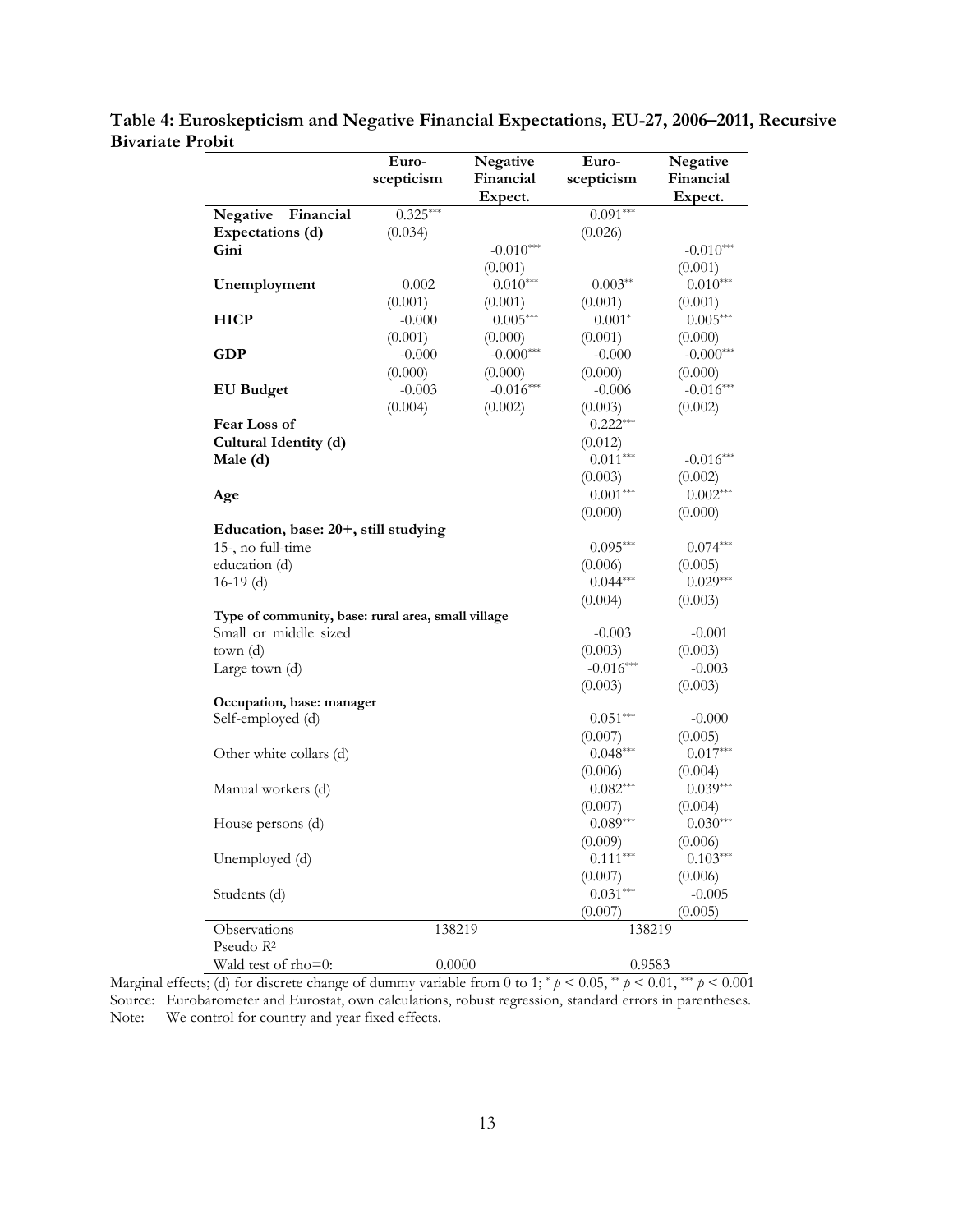| Table 4a: Euroskepticism, Western EU Countries, 2006–2011, Recursive Bivariate Probit |  |  |  |  |  |
|---------------------------------------------------------------------------------------|--|--|--|--|--|
|---------------------------------------------------------------------------------------|--|--|--|--|--|

|                                                    | Euro-      | Negative    | Euro-                 | Negative              |
|----------------------------------------------------|------------|-------------|-----------------------|-----------------------|
|                                                    | scepticism | Financial   | scepticism            | Financial             |
|                                                    |            | Expect.     |                       | Expect.               |
| <b>Negative Financial</b>                          | $0.366***$ |             | $0.124***$            |                       |
| Expectations (d)                                   | (0.038)    |             | (0.029)               |                       |
| Gini                                               |            | $-0.015***$ |                       | $-0.015***$           |
|                                                    |            | (0.001)     |                       | (0.002)               |
| Unemployment                                       | $0.004*$   | $0.013***$  | $0.004**$             | $0.012***$            |
|                                                    | (0.002)    | (0.001)     | (0.001)               | (0.001)               |
| <b>HICP</b>                                        | $-0.004*$  | $0.008***$  | 0.001                 | $0.008***$            |
|                                                    | (0.002)    | (0.001)     | (0.002)               | (0.001)               |
| <b>GDP</b>                                         | $-0.000$   | $-0.000**$  | $-0.000$              | $-0.000**$            |
|                                                    | (0.000)    | (0.000)     | (0.000)               | (0.000)               |
| <b>EU</b> Budget                                   | 0.004      | $-0.009$    | 0.002                 | $-0.010$              |
|                                                    | (0.011)    | (0.007)     | (0.009)               | (0.007)               |
| Fear Loss of Cultural                              |            |             | $0.248***$            |                       |
| Identity (d)                                       |            |             | (0.010)               |                       |
| Male (d)                                           |            |             | $0.011**$             | $-0.014***$           |
|                                                    |            |             | (0.004)               | (0.003)               |
| Age                                                |            |             | $0.001***$            | $0.002***$            |
|                                                    |            |             | (0.000)               | (0.000)               |
| Education, base: 20+, still studying               |            |             |                       |                       |
| 15-, no full-time                                  |            |             | $0.111***$            | $0.069***$            |
| education (d)                                      |            |             | (0.008)               | (0.005)               |
| $16-19$ (d)                                        |            |             | $0.062***$            | $0.027***$            |
|                                                    |            |             | (0.005)               | (0.004)               |
| Type of community, base: rural area, small village |            |             |                       |                       |
| Small or middle sized                              |            |             | $-0.002$              | $-0.004$              |
| town(d)                                            |            |             | (0.004)               | (0.003)               |
| Large town (d)                                     |            |             | $-0.024***$           | $-0.001$              |
|                                                    |            |             | (0.005)               | (0.004)               |
| Occupation, base: manager                          |            |             |                       |                       |
| Self-employed (d)                                  |            |             | $0.064***$            | 0.001                 |
|                                                    |            |             | (0.009)               | (0.006)               |
| Other white collars (d)                            |            |             | $0.061***$            | $0.015**$             |
|                                                    |            |             | (0.008)               | (0.005)               |
| Manual workers (d)                                 |            |             | $0.106***$            | $0.028***$            |
|                                                    |            |             |                       |                       |
|                                                    |            |             | (0.008)<br>$0.105***$ | (0.005)<br>$0.024***$ |
| House persons (d)                                  |            |             |                       |                       |
|                                                    |            |             | (0.010)               | (0.006)               |
| Unemployed (d)                                     |            |             | $0.142***$            | $0.083***$            |
|                                                    |            |             | (0.010)               | (0.007)               |
| Students (d)                                       |            |             | $0.034***$            | $-0.007$              |
|                                                    |            |             | (0.010)               | (0.007)               |
| Observations                                       | 87016      |             | 87016                 |                       |
| Pseudo R <sup>2</sup>                              |            |             |                       |                       |
| Wald test of rho=0:                                | 0.0000     |             | 0.2777                |                       |

Marginal effects; (d) for discrete change of dummy variable from 0 to 1;  $\gamma > 0.05$ ,  $\gamma \gamma > 0.01$ ,  $\gamma \gamma \gamma > 0.001$ Source: Eurobarometer and Eurostat, own calculations, robust regression, standard errors in parentheses. Note: We control for country and year fixed effects.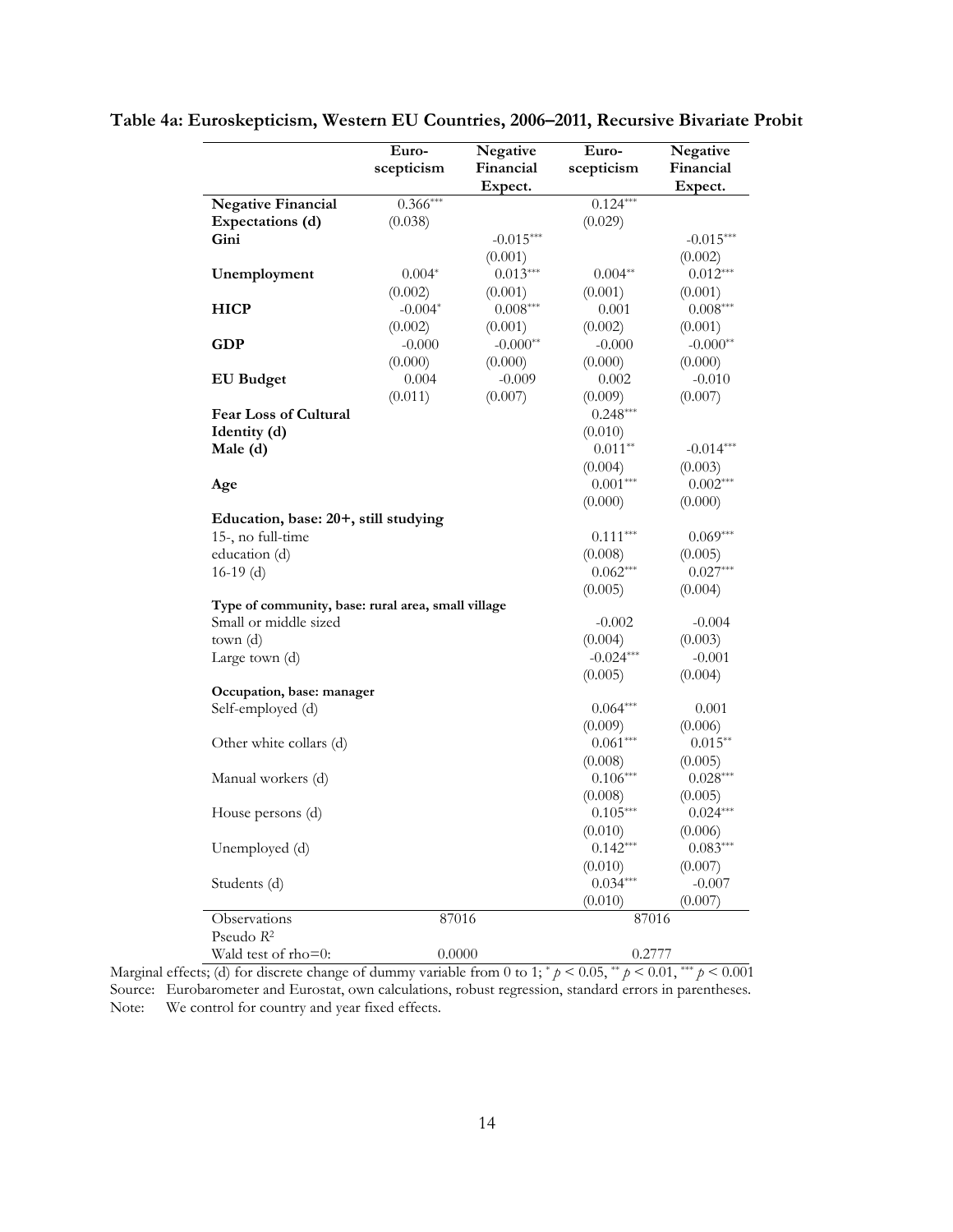**Table 4b: Euroskepticism, Post-Communist EU Countries, 2006–2011, Recursive Bivariate Probit** 

| <b>Negative Financial</b><br>Expectations (d)<br>Gini<br>Unemployment<br><b>HICP</b><br><b>GDP</b><br><b>EU</b> Budget<br>Fear<br>of<br>Loss<br>Cultural Identity (d)<br>Male (d)<br>Age<br>Education, base: 20+, still studying<br>15-, no full-time<br>education (d)<br>$16-19$ (d)<br>Type of community, base: rural area, small village<br>Small or middle sized<br>town(d)<br>Large town (d)<br>Occupation, base: manager | $-0.136**$<br>(0.052)<br>$0.001**$<br>(0.000)<br>$0.001*$<br>(0.000)<br>$-0.000***$<br>(0.000)<br>$-0.007***$ | Expect.<br>$-0.002$<br>(0.002)<br>$0.005***$<br>(0.001)<br>$0.006***$<br>(0.001)<br>$-0.000***$ | $-0.145***$<br>(0.039)<br>$0.001**$<br>(0.000)<br>$0.001*$<br>(0.000)<br>$-0.000***$ | Expect.<br>$-0.001$<br>(0.002)<br>$0.005***$<br>(0.001)<br>$0.006***$<br>(0.001) |
|--------------------------------------------------------------------------------------------------------------------------------------------------------------------------------------------------------------------------------------------------------------------------------------------------------------------------------------------------------------------------------------------------------------------------------|---------------------------------------------------------------------------------------------------------------|-------------------------------------------------------------------------------------------------|--------------------------------------------------------------------------------------|----------------------------------------------------------------------------------|
|                                                                                                                                                                                                                                                                                                                                                                                                                                |                                                                                                               |                                                                                                 |                                                                                      |                                                                                  |
|                                                                                                                                                                                                                                                                                                                                                                                                                                |                                                                                                               |                                                                                                 |                                                                                      |                                                                                  |
|                                                                                                                                                                                                                                                                                                                                                                                                                                |                                                                                                               |                                                                                                 |                                                                                      |                                                                                  |
|                                                                                                                                                                                                                                                                                                                                                                                                                                |                                                                                                               |                                                                                                 |                                                                                      |                                                                                  |
|                                                                                                                                                                                                                                                                                                                                                                                                                                |                                                                                                               |                                                                                                 |                                                                                      |                                                                                  |
|                                                                                                                                                                                                                                                                                                                                                                                                                                |                                                                                                               |                                                                                                 |                                                                                      |                                                                                  |
|                                                                                                                                                                                                                                                                                                                                                                                                                                |                                                                                                               |                                                                                                 |                                                                                      |                                                                                  |
|                                                                                                                                                                                                                                                                                                                                                                                                                                |                                                                                                               |                                                                                                 |                                                                                      |                                                                                  |
|                                                                                                                                                                                                                                                                                                                                                                                                                                |                                                                                                               |                                                                                                 |                                                                                      | $-0.000***$                                                                      |
|                                                                                                                                                                                                                                                                                                                                                                                                                                |                                                                                                               | (0.000)                                                                                         | (0.000)                                                                              | (0.000)                                                                          |
|                                                                                                                                                                                                                                                                                                                                                                                                                                |                                                                                                               | $-0.024***$                                                                                     | $-0.006***$                                                                          | $-0.023***$                                                                      |
|                                                                                                                                                                                                                                                                                                                                                                                                                                | (0.002)                                                                                                       | (0.004)                                                                                         | (0.001)                                                                              | (0.004)                                                                          |
|                                                                                                                                                                                                                                                                                                                                                                                                                                |                                                                                                               |                                                                                                 | $0.053***$                                                                           |                                                                                  |
|                                                                                                                                                                                                                                                                                                                                                                                                                                |                                                                                                               |                                                                                                 | (0.013)                                                                              |                                                                                  |
|                                                                                                                                                                                                                                                                                                                                                                                                                                |                                                                                                               |                                                                                                 | 0.001                                                                                | $-0.018***$                                                                      |
|                                                                                                                                                                                                                                                                                                                                                                                                                                |                                                                                                               |                                                                                                 | (0.002)                                                                              | (0.004)                                                                          |
|                                                                                                                                                                                                                                                                                                                                                                                                                                |                                                                                                               |                                                                                                 | $0.001***$                                                                           | $0.004***$                                                                       |
|                                                                                                                                                                                                                                                                                                                                                                                                                                |                                                                                                               |                                                                                                 | (0.000)                                                                              | (0.000)                                                                          |
|                                                                                                                                                                                                                                                                                                                                                                                                                                |                                                                                                               |                                                                                                 |                                                                                      |                                                                                  |
|                                                                                                                                                                                                                                                                                                                                                                                                                                |                                                                                                               |                                                                                                 | $0.035***$                                                                           | $0.104***$                                                                       |
|                                                                                                                                                                                                                                                                                                                                                                                                                                |                                                                                                               |                                                                                                 | (0.005)                                                                              | (0.010)                                                                          |
|                                                                                                                                                                                                                                                                                                                                                                                                                                |                                                                                                               |                                                                                                 | $0.010***$                                                                           | $0.030***$                                                                       |
|                                                                                                                                                                                                                                                                                                                                                                                                                                |                                                                                                               |                                                                                                 | (0.002)                                                                              | (0.005)                                                                          |
|                                                                                                                                                                                                                                                                                                                                                                                                                                |                                                                                                               |                                                                                                 |                                                                                      |                                                                                  |
|                                                                                                                                                                                                                                                                                                                                                                                                                                |                                                                                                               |                                                                                                 | $-0.001$                                                                             | 0.005                                                                            |
|                                                                                                                                                                                                                                                                                                                                                                                                                                |                                                                                                               |                                                                                                 | (0.001)                                                                              | (0.005)                                                                          |
|                                                                                                                                                                                                                                                                                                                                                                                                                                |                                                                                                               |                                                                                                 | $-0.003$                                                                             | $-0.004$                                                                         |
|                                                                                                                                                                                                                                                                                                                                                                                                                                |                                                                                                               |                                                                                                 | (0.001)                                                                              | (0.005)                                                                          |
|                                                                                                                                                                                                                                                                                                                                                                                                                                |                                                                                                               |                                                                                                 |                                                                                      |                                                                                  |
| Self-employed (d)                                                                                                                                                                                                                                                                                                                                                                                                              |                                                                                                               |                                                                                                 | $0.008*$                                                                             | $-0.004$                                                                         |
|                                                                                                                                                                                                                                                                                                                                                                                                                                |                                                                                                               |                                                                                                 | (0.003)                                                                              | (0.008)                                                                          |
| Other<br>white<br>collars                                                                                                                                                                                                                                                                                                                                                                                                      |                                                                                                               |                                                                                                 | $0.010***$                                                                           | $0.021**$                                                                        |
| (d)                                                                                                                                                                                                                                                                                                                                                                                                                            |                                                                                                               |                                                                                                 | (0.003)                                                                              | (0.008)                                                                          |
| Manual workers (d)                                                                                                                                                                                                                                                                                                                                                                                                             |                                                                                                               |                                                                                                 | $0.021***$                                                                           | $0.056***$                                                                       |
|                                                                                                                                                                                                                                                                                                                                                                                                                                |                                                                                                               |                                                                                                 | (0.003)                                                                              | (0.007)                                                                          |
| House persons (d)                                                                                                                                                                                                                                                                                                                                                                                                              |                                                                                                               |                                                                                                 | $0.027***$                                                                           | $0.059***$                                                                       |
|                                                                                                                                                                                                                                                                                                                                                                                                                                |                                                                                                               |                                                                                                 | (0.005)                                                                              | (0.011)                                                                          |
| Unemployed (d)                                                                                                                                                                                                                                                                                                                                                                                                                 |                                                                                                               |                                                                                                 | $0.043***$                                                                           | $0.130***$                                                                       |
|                                                                                                                                                                                                                                                                                                                                                                                                                                |                                                                                                               |                                                                                                 | (0.005)                                                                              | (0.009)                                                                          |
| Students (d)                                                                                                                                                                                                                                                                                                                                                                                                                   |                                                                                                               |                                                                                                 | $0.007*$                                                                             | 0.002                                                                            |
|                                                                                                                                                                                                                                                                                                                                                                                                                                |                                                                                                               |                                                                                                 | (0.003)                                                                              | (0.009)                                                                          |
| Observations<br>Pseudo R <sup>2</sup>                                                                                                                                                                                                                                                                                                                                                                                          | 51203                                                                                                         |                                                                                                 | 51203                                                                                |                                                                                  |
| Wald test of rho=0:                                                                                                                                                                                                                                                                                                                                                                                                            | 0.0041                                                                                                        |                                                                                                 | 0.0003                                                                               |                                                                                  |

Marginal effects; (d) for discrete change of dummy variable from 0 to 1;  $\gamma > 0.05$ ,  $\gamma \gamma > 0.01$ ,  $\gamma \gamma \gamma > 0.001$ Source: Eurobarometer and Eurostat, own calculations, robust regression, standard errors in parentheses. Note: We control for country and year fixed effects.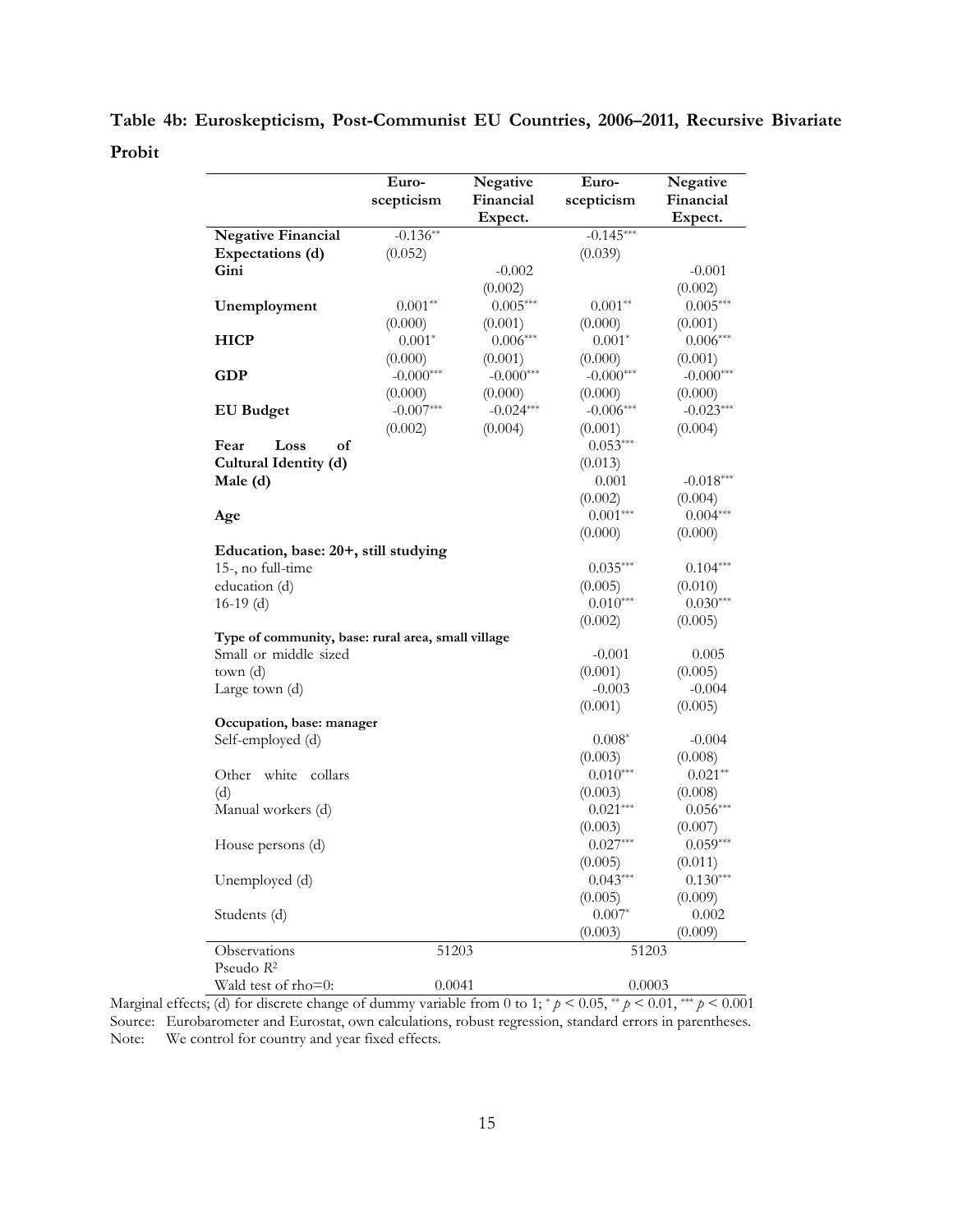We have performed a robustness analysis on the model of Eq. 3.2 and Eq. 3.3 by comparing the recursive bivariate analysis with ordinary least square regressions, probit analysis, instrumental variable analysis and recursive bivariate probit. The variable "financial expectations" is always positive and statistical significant for the overall sample and the Western European countries, while it is rather instable for the former socialist countries.

#### **7. Discussion**

Euroskepticism has been well explained by socio-economic variables in the pre-crisis period by, amongst others, Kuhn et al. (2013) for the EU-12 for the period 1976–2008. They show that the hypotheses that Euroskepticism increases with more inequality in the income distribution, higher unemployment, more inflation, lower GDP per capita and with fewer EU transfers, could not be rejected.

Our analysis rejects these hypotheses for the crisis period 2006–2011 for the EU-27, with some exceptions where the coefficients remain small compared to those of the "mood" factors. Euroskepticism seems to have become more the reflection of a "mood," spurred by the fear of losing cultural identity. Unemployed individuals are more Eurosceptic than others, as are persons with lower levels of education, as was expected. The coefficients of these variables are substantially higher than those of the macro variables.

The difference between our results and those of the pre-crisis analysis are startling. The countries included in the sample for the pre-crisis analysis (EU-12) come close to those analyzed here as "Western countries." For those countries, apparently the formation of Euroskepticism has changed, whereas in the Eastern European countries it has followed a different structure. This study has also contributed the incorporation of the "mood" variables "fear of loss of cultural identity" and "financial expectations" (absent in the earlier Kuhn et al., 2013 study).

In the straightforward framework statistically explaining Euroskepticism in the EU, we found a regional impact of income inequality measured by the Gini coefficient: inequality has a decisive, statistically but **negative** impact on Euroskepticism in Western European countries. A one Gini point increase **decreases** Euroskepticism by around 0.6 percentage points. In former socialist countries, income inequality has no significant relation to Euroskepticism. Hence we seem to have witnessed a change in the sign of income inequality's impact on Euroskepticism in Western Europe in the later years of the period 1976–2011.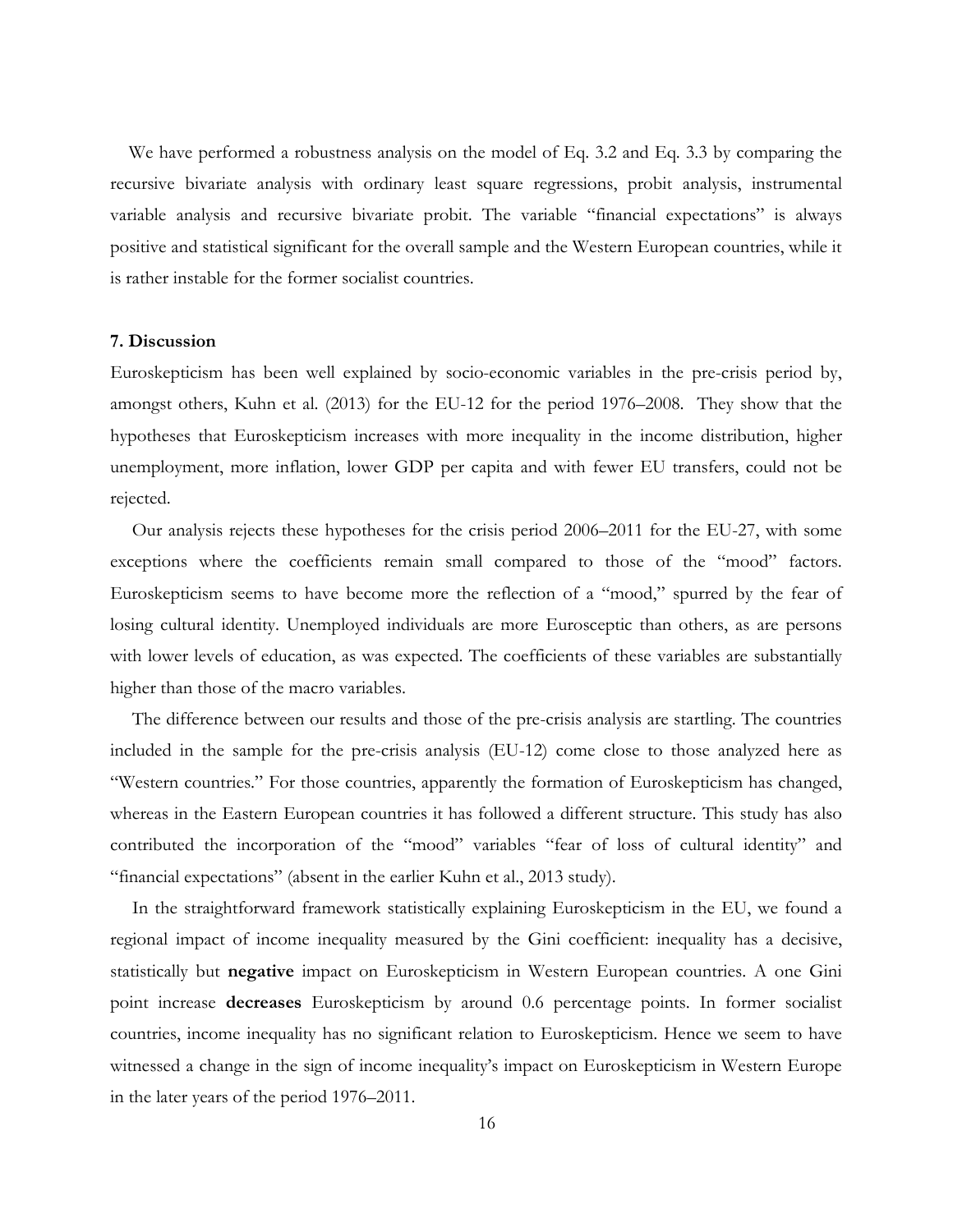We find that financially pessimistic people in Western EU countries might interpret European integration as a threat to their financial situation, while Eastern European people might view it as a chance to improve their economic situation. This aligns with the results of Gabel and Palmer (1995), Mau (2005) and Herzog and Tucker (2010).

It is not impossible that our linear model (in which an upward move of an explanatory variable is assumed to have the same effect as a downward one) is responsible for the absence of a strong impact of the socio-economic environment on Euroskepticism in the statistical analysis. The period 1976–2008 showed a mostly smooth development in the EU-12, while the crisis had substantial volatility. Introducing "ratchet effects" to our model might lead to different conclusions. In a ratchet world a move up may have a different effect compared to a move down. One might hypothesize that economic growth and a lower unemployment rate have a less strong reducing effect on Euroskepticism than a decrease of economic growth or an increase in the unemployment rate have in increasing Euroskepticism. It is beyond the scope of our study to analyze Euroskepticism with such a ratchet effect.

#### **8. Conclusion**

Euroskepticism has increased over the time period 2006–2011 in the EU-27 by almost one third. However, the hypothesis that there was a (strong) association between Euroskepticism and economic background variables (income inequality, GDP per capita, the unemployment rate, inflation, EU transfers)—as found in Kuhn (2012) for the EU-12 for the period 1976–2008—is firmly rejected in our analysis. We find that the increase in Euroskepticism is mostly due to "mood:" the fear of losing cultural identity and having negative financial expectations and largely unrelated to economic background variables like income inequality, inflation or GDP per capita. Our results indicate a profound change in how the European Union member states form attitudes towards Europe, compared to the pre-crisis period, as documented in earlier studies. In our study, using data for about 140,000 individuals on Euroskepticism and on financial expectations from the Eurobarometer (EB) surveys, we find that the relevance of economic variables in statistically explaining Euroskepticism has dwindled or disappeared. The "mood variables" (the fear of loss of cultural identity and financial expectations) have a significant association with Euroskepticism with a much larger coefficient than other factors such as the unemployment rate or even personal unemployment.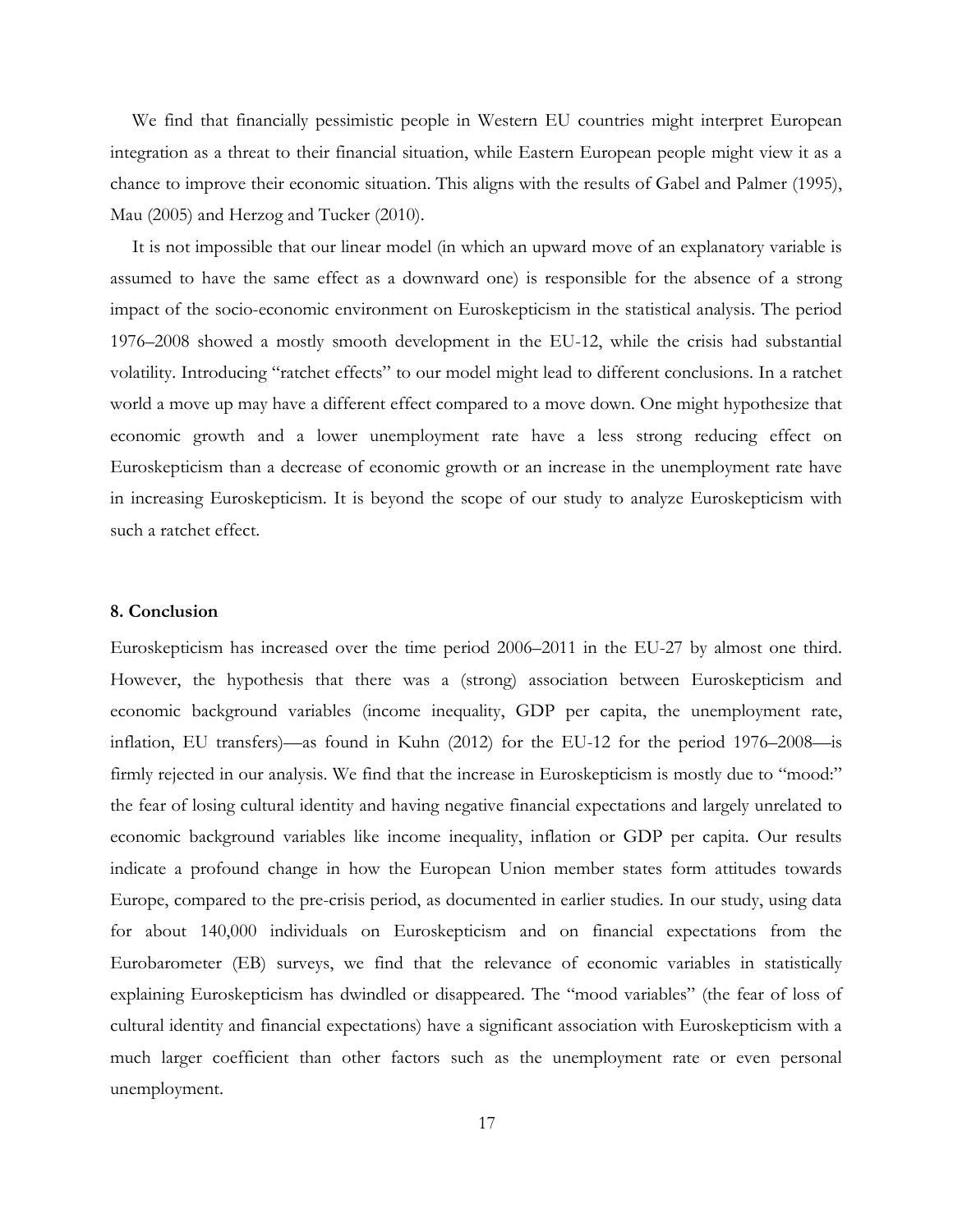Contrary to pre-crisis findings, more income inequality is associated with less Euroskepticism in Western EU countries, while there is no association in Eastern EU countries. With a bivariate probit analysis we established that financial expectations act as a transmission mechanism between socioeconomic background variables and Euroskepticism. The marginal effect of financial expectations exceeds that of all other socio-economic background variables. Only "the fear of losing cultural identity" of the individual has a stronger association with Euroskepticism. Negative financial expectations are associated with more Euroskepticism in Western EU countries, while individuals in Eastern European countries apparently see the EU as a chance when their financial outlook is gloomy (and state to be less Eurosceptic when their financial expectations are more negative). It cannot be excluded that our findings are due to the assumption of linearity in the relation between Euroskepticism and socio-economic variables.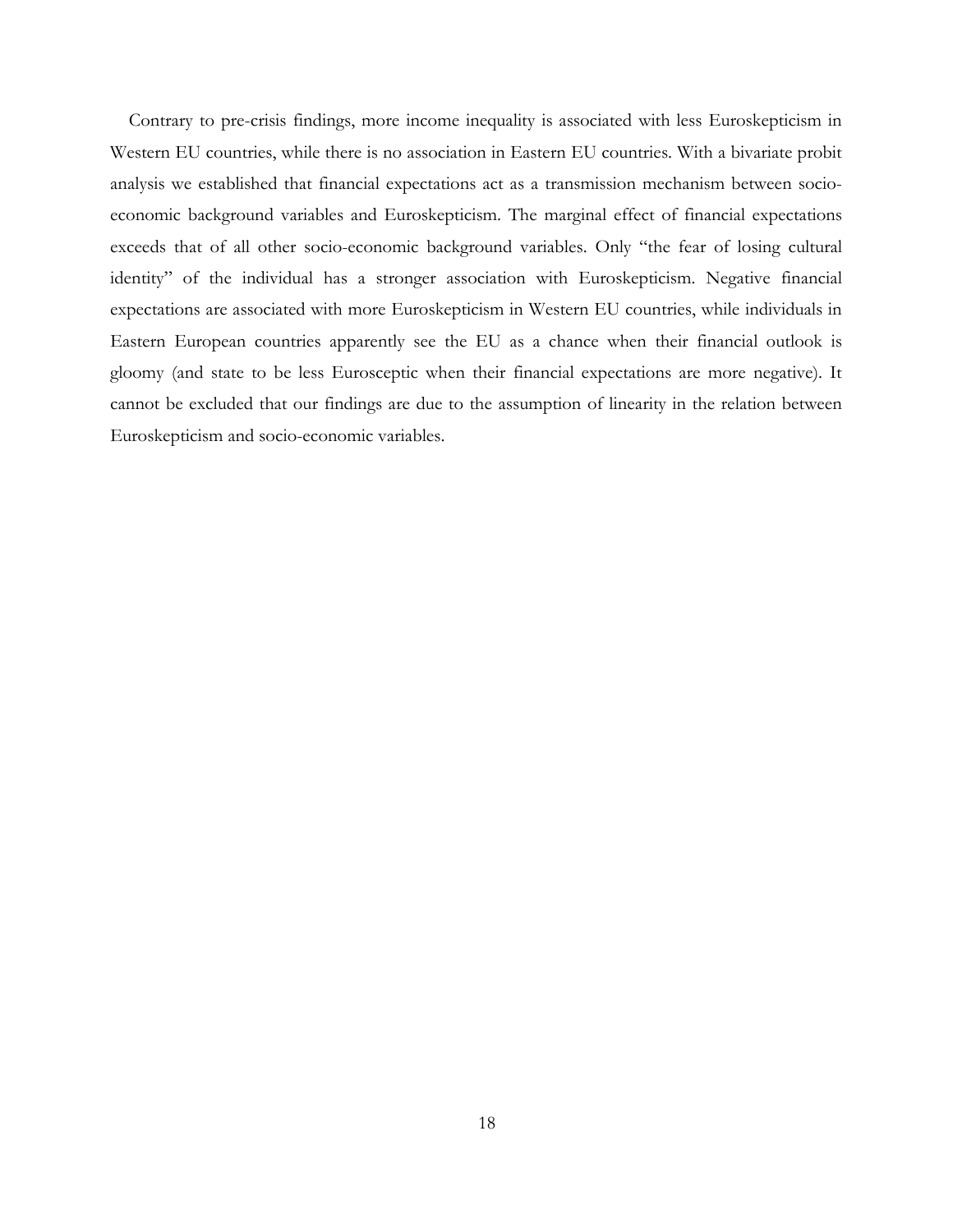### **Appendix**

|                                        | Mean   | <b>SD</b> | Min      | Max    |
|----------------------------------------|--------|-----------|----------|--------|
| <b>Micro Variables</b>                 |        |           |          |        |
| Euroskepticism                         | 0.1563 | 0.3631    | $\theta$ | 1      |
| <b>Negative Financial Expectations</b> | 0.1881 | 0.3908    | $\theta$ | 1      |
| Fear Loss of Cultural Identity         | 0.1245 | 0.3301    | $\theta$ | 1      |
| Male                                   | 0.4555 | 0.4980    | $\Omega$ | 1      |
| Age                                    | 40     | 13        | 15       | 64     |
| Education                              |        |           |          |        |
| 15-, no full-time education            | 0.1484 | 0.3555    | $\theta$ | 1      |
| $16-19$                                | 0.4011 | 0.4901    | 0        | 1      |
| 20+, still studying                    | 0.4426 | 0.4967    | $\theta$ | 1      |
| Occupation                             |        |           |          |        |
| Self-employed                          | 0.1041 | 0.3054    | $\Omega$ | 1      |
| Managers                               | 0.1516 | 0.3586    | 0        | 1      |
| Other white collars                    | 0.1556 | 0.3625    | 0        | 1      |
| Manual workers                         | 0.2849 | 0.4514    | 0        | 1      |
| House persons                          | 0.1073 | 0.3095    | 0        | 1      |
| Unemployed                             | 0.0897 | 0.2858    | 0        | 1      |
| Students                               | 0.1065 | 0.3085    | $\theta$ | 1      |
| <b>Type of Community</b>               |        |           |          |        |
| Rural area or village                  | 0.3500 | 0.4770    | $\Omega$ | 1      |
| Small or middle sized town             | 0.3698 | 0.4828    | $\theta$ | 1      |
| Large town                             | 0.2783 | 0.4482    | $\theta$ | 1      |
| <b>Macro Variables</b>                 |        |           |          |        |
| Gini                                   | 29.27  | 3.30      | 23.40    | 37.70  |
| Unemployment                           | 7.67   | 3.31      | 3.10     | 21.70  |
| <b>GDP</b>                             | 30859  | 10764     | 12800    | 80300  |
| <b>HICP</b>                            | 108.07 | 3.91      | 101.28   | 121.35 |
| <b>EU</b> Budget                       | 0.12   | 0.74      | $-0.49$  | 2.78   |

**Table A1: Descriptive Statistics, Western EU Member Countries, 2006–2011 (N=87,016)**

Source: Eurobarometer and Eurostat.

Note: Western EU countries include Austria, Belgium, Cyprus, Denmark, Finland, France, Germany, Greece, Ireland, Italy, Luxembourg, Malta, The Netherlands, Portugal, Spain, Sweden, and the United Kingdom.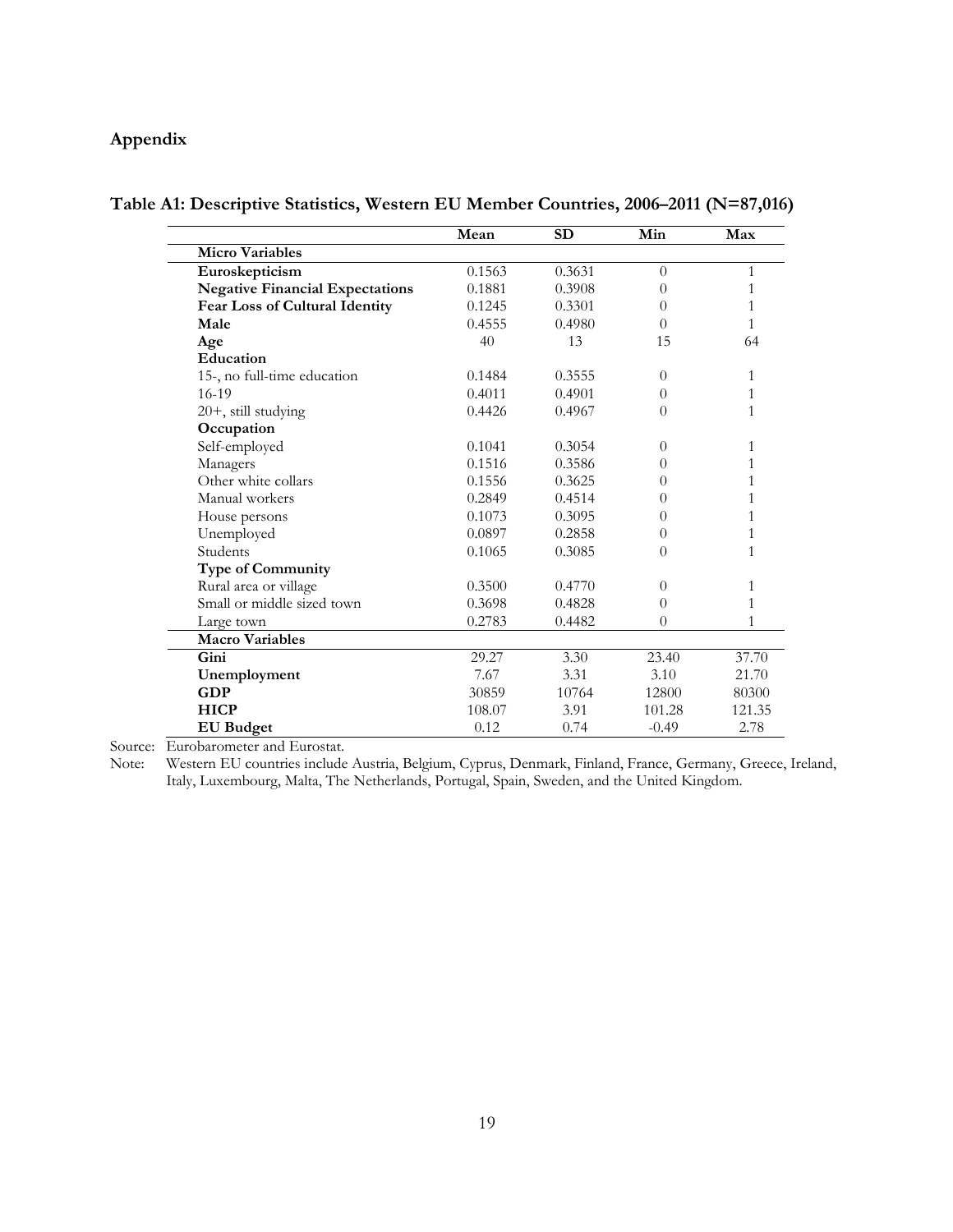|                                        | Mean     | <b>SD</b> | Min      | Max    |
|----------------------------------------|----------|-----------|----------|--------|
| <b>Micro Variables</b>                 |          |           |          |        |
| Euroskepticism                         | 0.1071   | 0.3092    | $\Omega$ | 1      |
| <b>Negative Financial Expectations</b> | 0.2325   | 0.4225    | $\theta$ |        |
| <b>Fear Loss of Cultural Identity</b>  | 0.0860   | 0.2804    | $\theta$ |        |
| Male                                   | 0.4560   | 0.4981    | $\theta$ |        |
| Age                                    | 38       | 13        | 15       | 64     |
| Education                              |          |           |          |        |
| 15-, no full-time education            | 0.0562   | 0.2303    | $\theta$ | 1      |
| $16-19$                                | 0.5332   | 0.4989    | $\Omega$ | 1      |
| 20+, still studying                    | 0.4015   | 0.4902    | $\theta$ | 1      |
| Occupation                             |          |           |          |        |
| Self-employed                          | 0.0909   | 0.2875    | $\theta$ | 1      |
| Managers                               | 0.1387   | 0.3456    | $\theta$ |        |
| Other white collars                    | 0.1634   | 0.3697    | $\theta$ |        |
| Manual workers                         | 0.2989   | 0.4578    | $\Omega$ |        |
| House persons                          | 0.0544   | 0.2267    | $\theta$ |        |
| Unemployed                             | 0.1217   | 0.3269    | $\Omega$ |        |
| Students                               | 0.1321   | 0.3386    | $\theta$ | 1      |
| <b>Type of Community</b>               |          |           |          |        |
| Rural area or village                  | 0.3504   | 0.4771    | $\Omega$ | 1      |
| Small or middle sized town             | 0.3386   | 0.4732    | $\Omega$ |        |
| Large town                             | 0.3097   | 0.4624    | $\Omega$ |        |
| <b>Macro Variables</b>                 |          |           |          |        |
| Gini                                   | 30.41    | 5.03      | 22.70    | 39.20  |
| Unemployment                           | 9.0158   | 3.8712    | 3.8      | 18.7   |
| <b>GDP</b>                             | 10238    | 3470.9686 | 4000     | 18400  |
| <b>HICP</b>                            | 119.5057 | 11.3789   | 101.3    | 143.73 |
| <b>EU</b> Budget                       | 1.94     | 1.27      | 0.26     | 5.51   |

**Table A2: Descriptive Statistics, Eastern EU Member Countries, 2006–2011 (N=51,203)**

Source: Eurobarometer and Eurostat.

Note: Former socialist EU member states include Bulgaria, Czech Republic, Estonia, Hungary, Latvia, Lithuania, Poland, Romania, Slovakia, and Slovenia.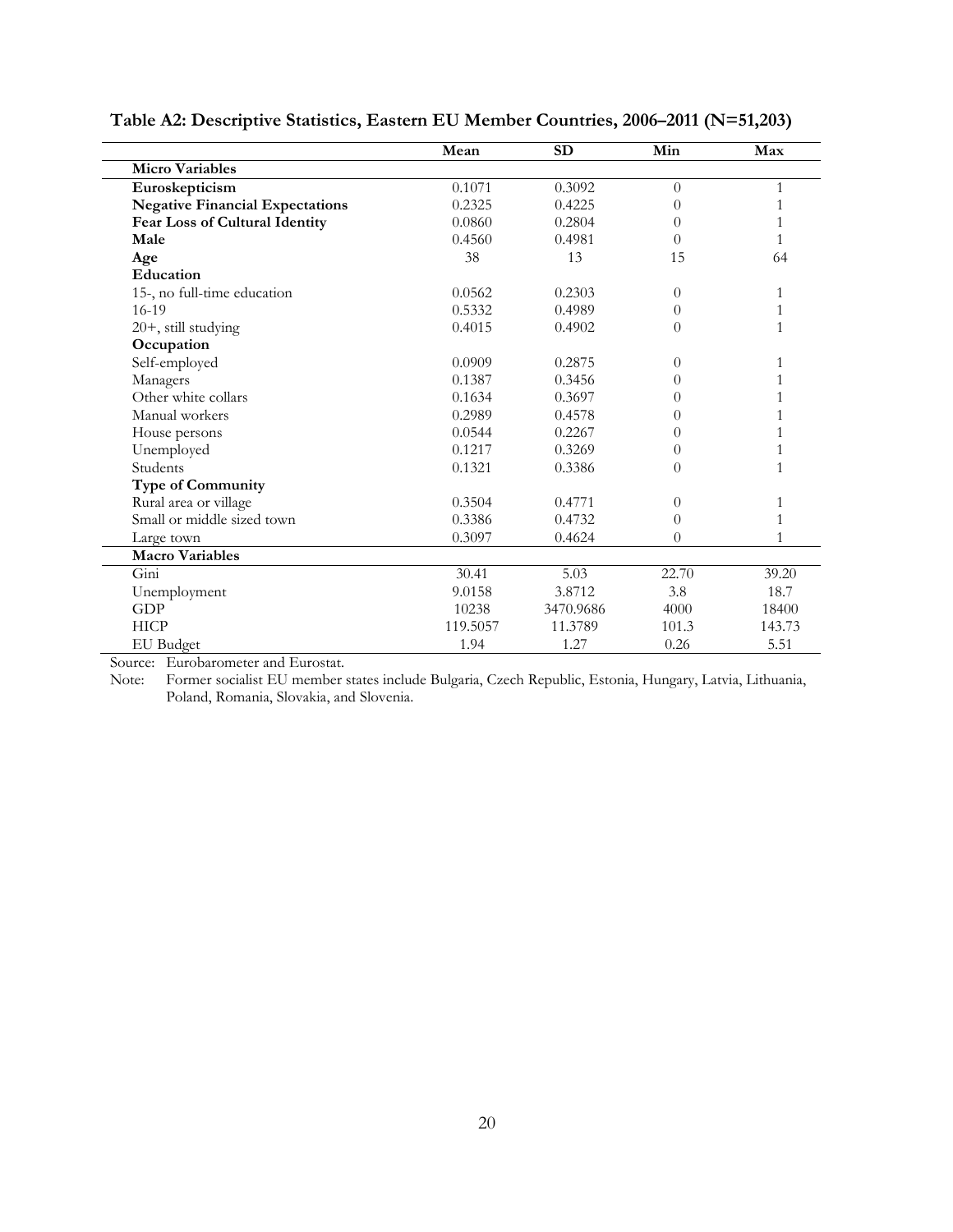#### **References**

Beckfield, J., 2006. European Integration and Income Inequality. Am. Sociol. Rev. 71, 964–985.

Constant, A.F., Zimmermann K.F., 2013. Immigrants, Ethnic Identities and the Nation-State, in: Constant, A.F., Zimmermann, K.F. (Eds.), International Handbook on the Economics of Migration. Edward Elgar, Cheltenham, UK, and Northampton, USA, pp. 259-275.

Gabel, M., Palmer, H., 1995. Understanding Variation in Public Support for European Integration. Eur. J. Polit. Res. 27, 3–19.

Gabel, M., 1998a. Interests and Integration: Market Liberalization, Public Opinion, and European Union. University of Michigan Press, Ann Arbor.

Gabel, M., 1998b. Public Support for European Integration: An Empirical Test of Five Theories. J. Polit. 60, 333–354.

GESIS, 2014. [http://www.gesis.org/en/institute/competence-centers/rdc-international-survey](http://www.gesis.org/en/institute/competence-centers/rdc-international-survey-programmes/international-data-resources/)[programmes/international-data-resources/.](http://www.gesis.org/en/institute/competence-centers/rdc-international-survey-programmes/international-data-resources/) Leibnitz Institute for Social Science.

Herzog, A., Tucker, J. A., 2010. The Dynamics of Support: the Winners-Losers Gap in Attitudes toward EU Membership in Post-Communist Countries. Eur. Polit. Sci. Rev. 2, 235–267.

Hooghe, L., Marks, G., 2005. Calculation, Community and Cues. Public Opinion on European Integration. Eur. Union Polit. 6, 419–443.

Hooghe, L., Marks, G., 2007. Sources of Euroskepticism. Acta Polit. 42, 119–127.

Kuhn, T., Van Elsas, E., Hakhverdian, A., Van der Brug, W., 2013. An Ever Wider Gap in an Ever Closer Union. Rising Inequalities and Euroskepticism in 12 West European Democracies, 1976–2008. Gini Discussion Paper 91.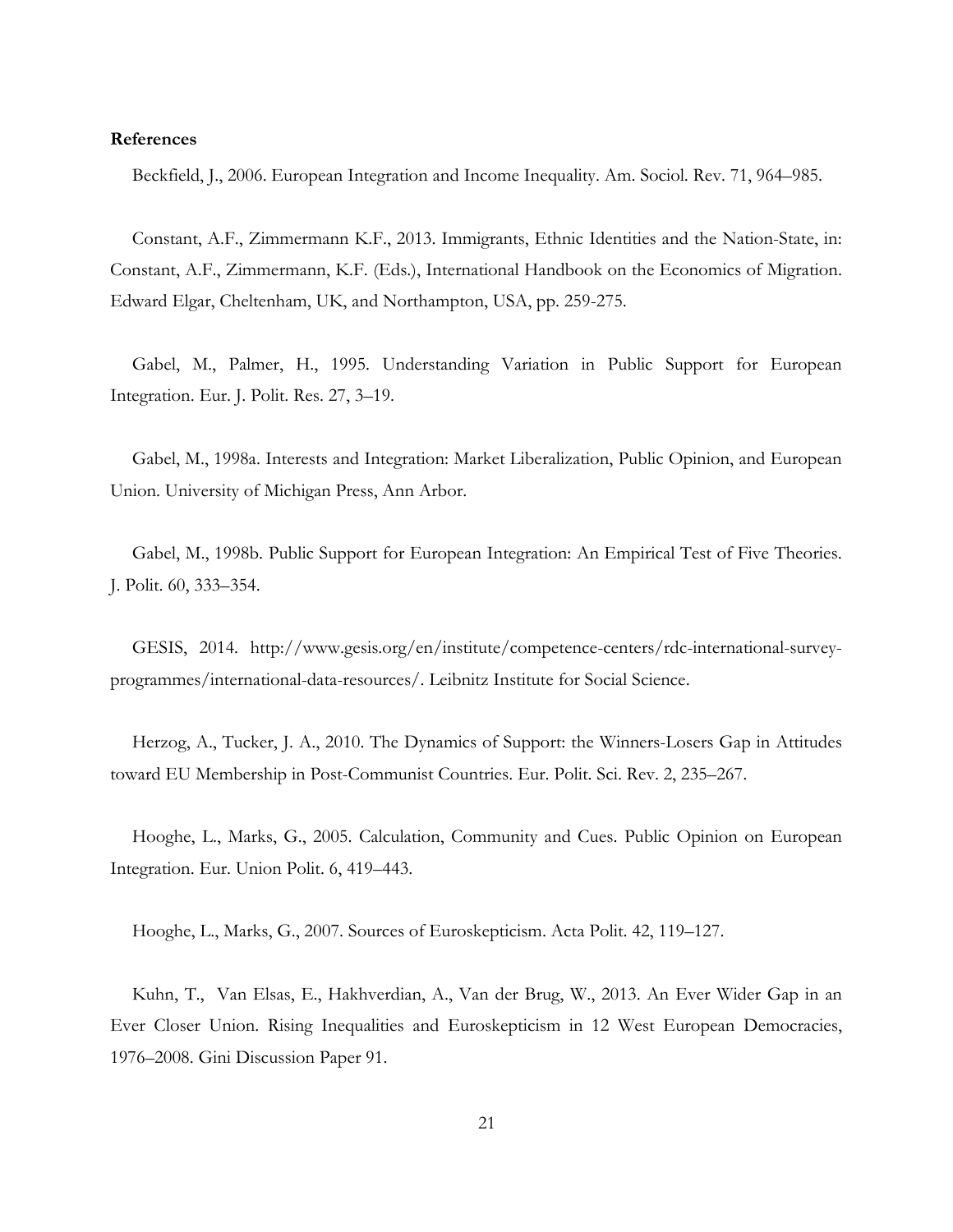Lubbers, M., Jaspers, E., 2011. A Longitudinal Study of Euroskepticism in the Netherlands: 2008 versus 1990. Eur. Union Polit. 12, 21–40.

Lubbers, M., Scheepers P., 2010. Divergent Trends of Euroskepticism in Countries and Regions in the European Union. Eur. J. Polit. Res. 49, 787–817.

Maddala, G., 1983. Limited-Dependent and Qualitative Variables in Econometrics. Cambridge University Press, Cambridge.

Masella, P., 2013. National Identity and Ethnic Diversity. J. Population Econ. 26: 437-454.

Mau, S., 2005. Europe from the Bottom: Assessing Personal Gains and Losses and its Effects on EU Support. J. Public Policy. 25, 289–311.

McLaren, L., 2007. Explaining Mass-Level Euroskepticism: Identity, Interests, and Institutional Distrust. Acta Polit. 42, 233–251.

Medrano, J.D., 2010. Europe's Political Identity: Public Sphere and Public Opinion, in: Lacroix, J., Nicolaïdis, K. (Eds.), [European Stories: Intellectual Debates on Europe in National Contexts.](http://www.oxfordscholarship.com/view/10.1093/acprof:oso/9780199594627.001.0001/acprof-9780199594627) Oxford University Press, Oxford, pp. 315–333.

OECD, 2008. Growing Unequal? Income Distribution and Poverty in OECD Countries. OECD, Paris.

OECD, 2011. Divided We Stand: Why Inequality Keeps Rising. OECD, Paris.

Summers, L.H., 2013. IMF Fourteenth Annual Research Conference in Honor of Stanley Fischer. Washington, DC, November 8, 2013.

Van de Werfhorst, H., Toth, I.G., Horn, D., Medgyesi, M., Notten, N., Haas, C., Burgoon, B., 2012. Gini – Growing Inequalities' Impacts. Political and Cultural Impacts of Growing Inequalities. Workpackage 5 research report.